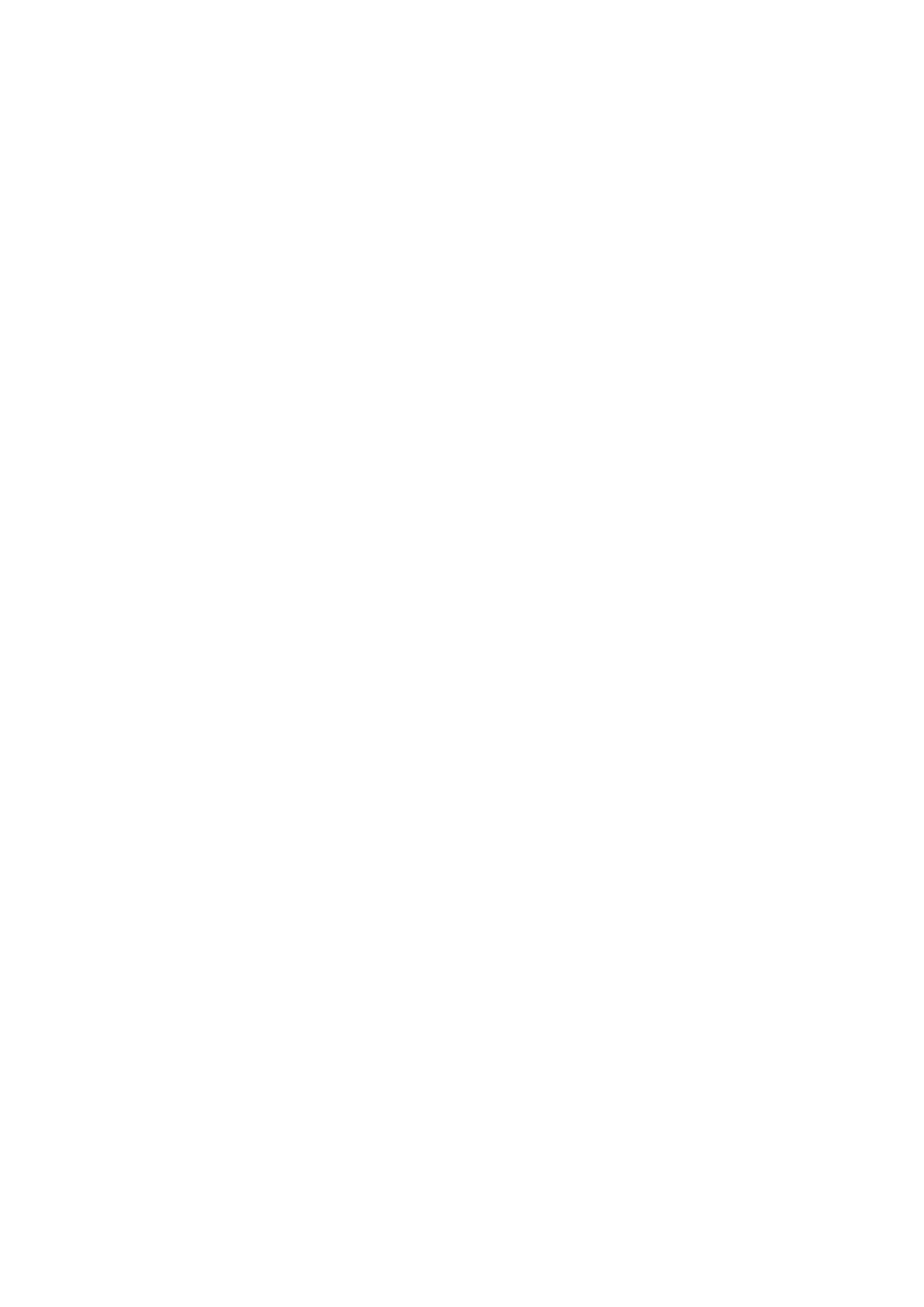### Resum

Els sistemes de traducció automàtica s'han fet servir desde la seva concepció per traductors professionals per a accelerar i facilitar la seva tasca. Aquestos sistemes reben traduccions editades professionalment a través del seu ús, lo que pot pontecialment millorar el seu rendiment. En les últimes décades, Xarxes Neuronals Artificials s'han utilitzat per a desenvolupar sistemes de traducció automàtica complets.

En aquest treball s'han utilitzat dos algoritmes d'aprenentatge online per a millorar traductors neuronals, que ja havien acabat l'etapa d'entrenament. Una amplia gamma d'experiments s'han dut a terme per trobar els hiperparàmetres óptims per els algoritmes en cada tasca de traducció, i després el rendiment d'aquestos sistemes, adaptats amb cadascun dels algoritmes aprenentatge (configurats amb aquestos hiperparàmetres óptims), s'ha mesurat abans i després en quatre tasques de traducció, i s'han extret conclusions sobre com han millorat o empitjorat.

S'ha modificat el codi del traductor neuronal, s'ha implementat un dels algoritmes presentants i s'ha desenvolupat un nou codi per oferir una interfície per a fer experiments de forma automatitzada. Una altra familia d'algoritmes ha sigut implementada i probada amb els models i tasques disponibles, sense resultats positius.

Finalment, línies futures d'investigació en adaptació de traductors neuronals han sigut considerades i discutides al final d'aquest treball, a més de la seva situació en l'estat actual de la traducció automàtica.

**Paraules clau:** aprenentatge automàtic, xarxes neuronals, xarxes neuronals recurrents, traducció automàtica, traducció neuronal

## Resumen

Los sistemas de traducción automática han sido utilizados desde su concepción por traductores profesionales para acelerar y facilitar su tarea. Estos sistemas reciben traducciones editadas profesionalmente a través de su uso, que pueden potencialmente mejorar su rendimiento. En las últimas décadas, se han utilizado redes neuronales artificiales para desarrollar sistemas de traducción automática completos con éxito.

En este trabajo se han usado dos algoritmos de aprendizaje online para mejorar redes neuronales ya entrenadas. Un amplio abanico de experimentos se ha llevado a cabo para encontrar el conjunto óptimo de hiperpárametros para los algoritmos en cada tarea, y se ha calculado el rendimiento de estos sistemas, adaptados con cada algoritmo con sus hiperparámetros óptimos encontrados de forma empírica. Se han extraído conclusiones acerca de la mejora o empeoramiento de los traductores.

Se ha llevado a cabo una modificación de la base de código del traductor neuronal, junto con la implementación de uno de los algoritmos y el desarrollo de una nueva herramienta para proporcionar una interfaz para realizer experimentos de forma automatizada. Otra familia de algoritmos ha sido implementada y probada con los modelos y tareas disponibles, con resultados insatisfactorios.

Finalmente, líneas potenciales de investigación en adaptación de traductores neuronales han sido consideradas y discutidas al final de este trabajo, junto con su situación en el estado actual de la traducción automática.

**Palabras clave:** aprendizaje automático, redes neuronales, redes neuronales recurrentes, traducción automática, traducción neuronal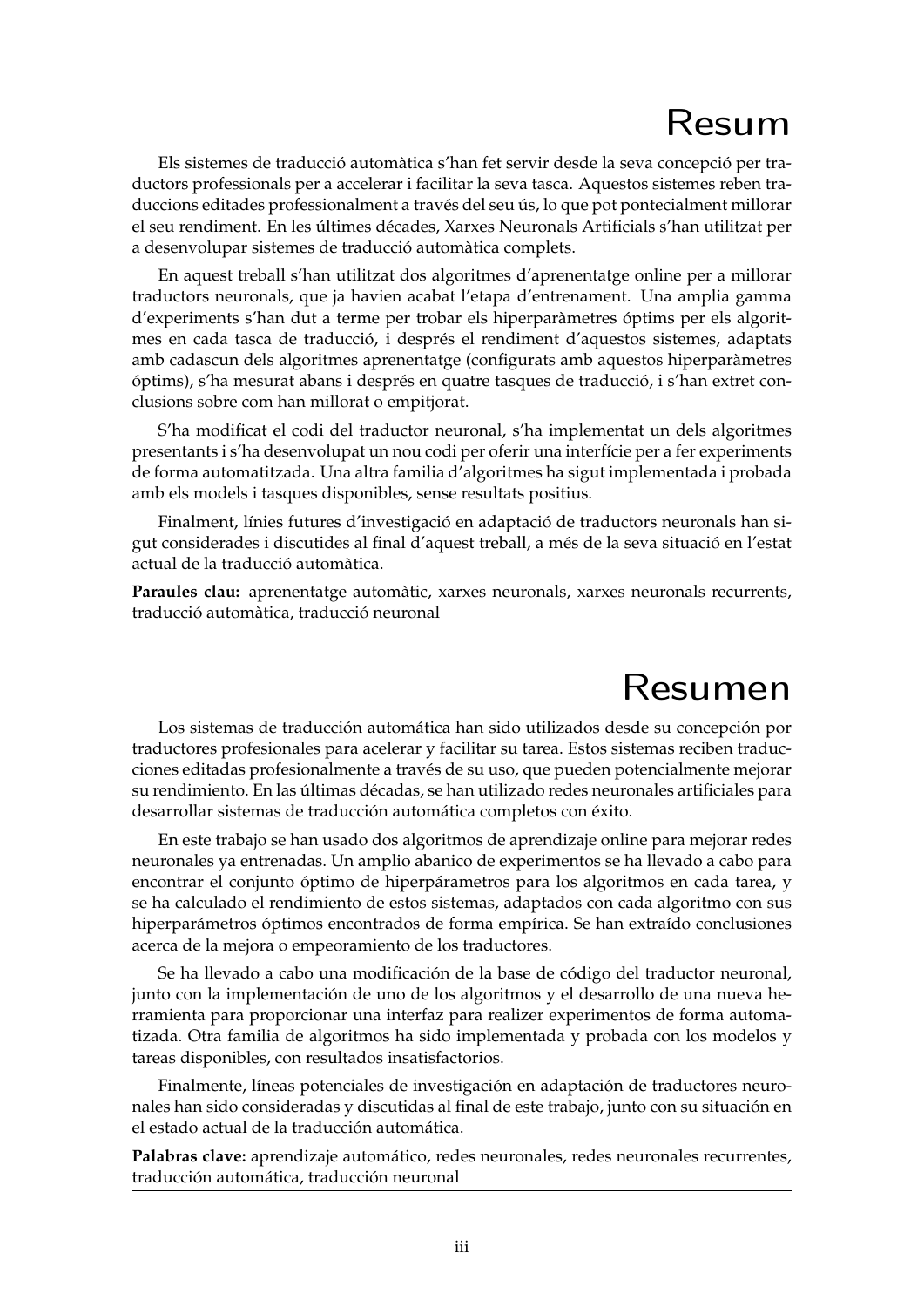### Abstract

Machine Translation systems have been used since their inception by professional translators to speed up and ease their work. Those systems receive professionally edited translations through their use, which could potentially improve their performance. In the last decades, Artificial Neural Networks have been used to develop complete Machine Translation systems to great success.

In this work two online learning algorithms for Artificial Neural Networks have been used to enhance already trained neural translators. A wide array of experiments have been carried out to find the optimal hyperparameters for the algorithms in each task, and then the performance of those systems, adapted with each algorithm with their empirically found optimal set of hyperparameters, has been measured before and after in four translation tasks, and conclusions have been extracted on how they improved or worsened.

A modification of a neural translator codebase has been carried out, along with the implementation of one of the algorithms and the development of new codebase to provide an interface to perform experiments in an automated way. One additional family of algorithms has been implemented and tested with the available model and tasks to no avail.

Finally, possible future lines of research on adaptation of neural translators have been considered and discussed at the end of this work, along with their situation in the current state of Machine Translation.

**Key words:** machine learning, neural networks, recurrent neural networks, machine translation, neural translation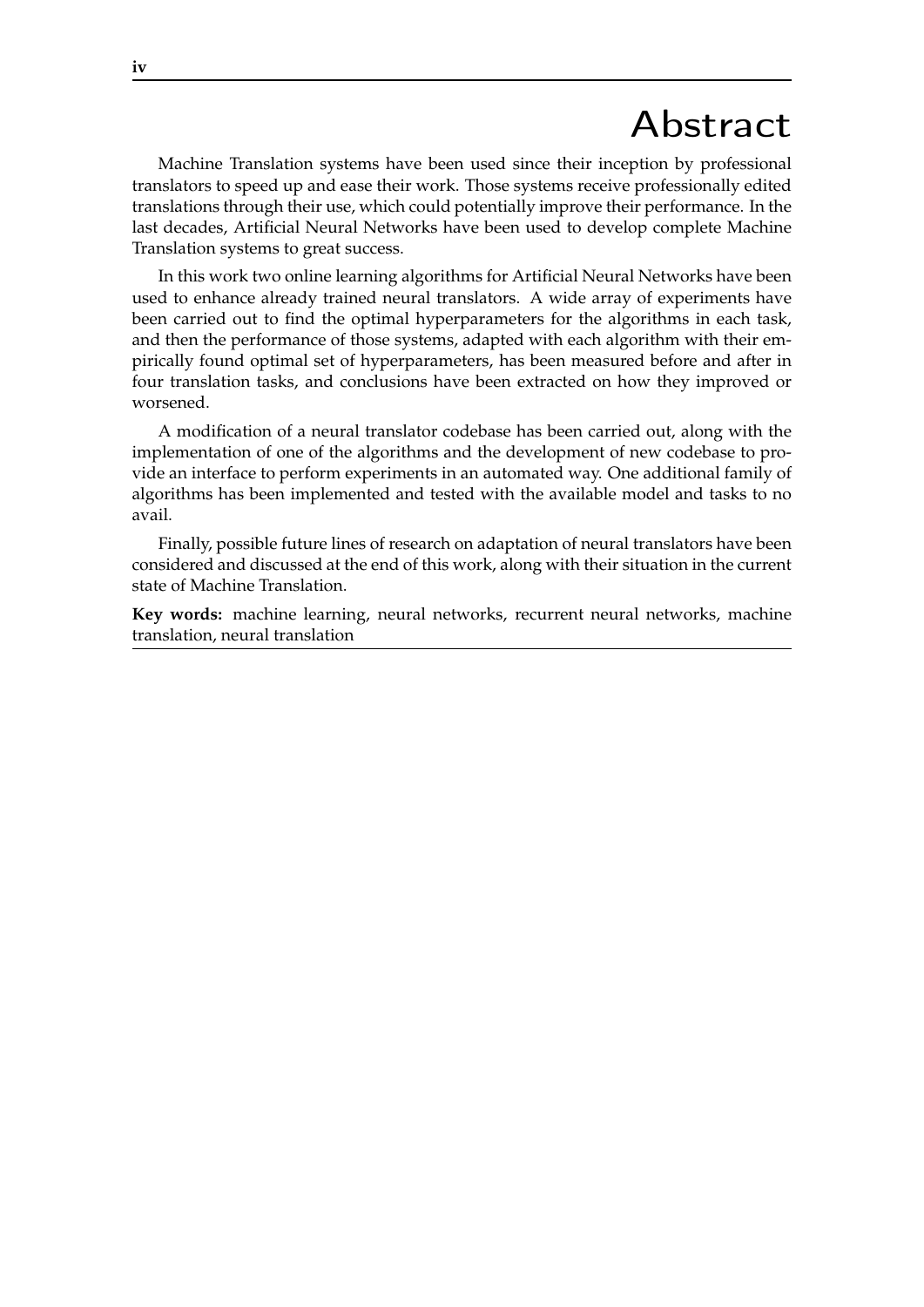## **Contents**

<span id="page-4-0"></span>

|                | Contents<br><b>List of Figures</b>                                                                         | V<br>vii       |
|----------------|------------------------------------------------------------------------------------------------------------|----------------|
|                | <b>List of Tables</b>                                                                                      | vii            |
|                | <b>List of Algorithms</b>                                                                                  | viii           |
| 1              | Introduction                                                                                               | 1              |
|                | 1.1                                                                                                        | $\mathbf{1}$   |
|                | 1.2                                                                                                        | $\mathbf{1}$   |
|                | 1.3                                                                                                        | $\overline{2}$ |
|                | 1.4                                                                                                        | 3              |
| $\overline{2}$ | State of the art                                                                                           | 5              |
|                | 2.1                                                                                                        | 5              |
|                | 2.2                                                                                                        | 6              |
|                | 2.2.1                                                                                                      | 7              |
|                | Bidirectional Recurrent Neural Network<br>2.2.2                                                            | 10             |
|                | 2.2.3                                                                                                      | 10             |
|                | 2.2.4                                                                                                      | 12             |
| 3              | <b>Online learning</b>                                                                                     | 13             |
|                | 3.1                                                                                                        | 13             |
|                | 3.2                                                                                                        | 13             |
|                | 3.2.1                                                                                                      | 14             |
|                | 3.2.2                                                                                                      | 14             |
|                | 3.2.3                                                                                                      | 14             |
| 4              | Experiments                                                                                                | 19             |
|                | Software<br>4.1                                                                                            | 19             |
|                | 4.1.1<br>The ano $\ldots \ldots \ldots \ldots \ldots \ldots \ldots \ldots \ldots \ldots \ldots \ldots$     | 19             |
|                | 4.1.2                                                                                                      | 19             |
|                | 4.2                                                                                                        | 21             |
|                | 4.3                                                                                                        | 23             |
|                | Xerox task $\ldots \ldots \ldots \ldots \ldots \ldots \ldots \ldots \ldots \ldots \ldots \ldots$<br>4.3.1  | 23             |
|                | 4.3.2                                                                                                      | 25             |
|                | Test set experiments $\ldots \ldots \ldots \ldots \ldots \ldots \ldots \ldots \ldots \ldots \ldots$<br>4.4 | 27             |
| 5              | <b>Conclusions and future work</b>                                                                         | 29             |
|                | Appendices                                                                                                 |                |
|                | <b>Acronyms</b>                                                                                            | 31             |
|                | A.                                                                                                         | 31             |
|                | <b>Bibliography</b>                                                                                        | 33             |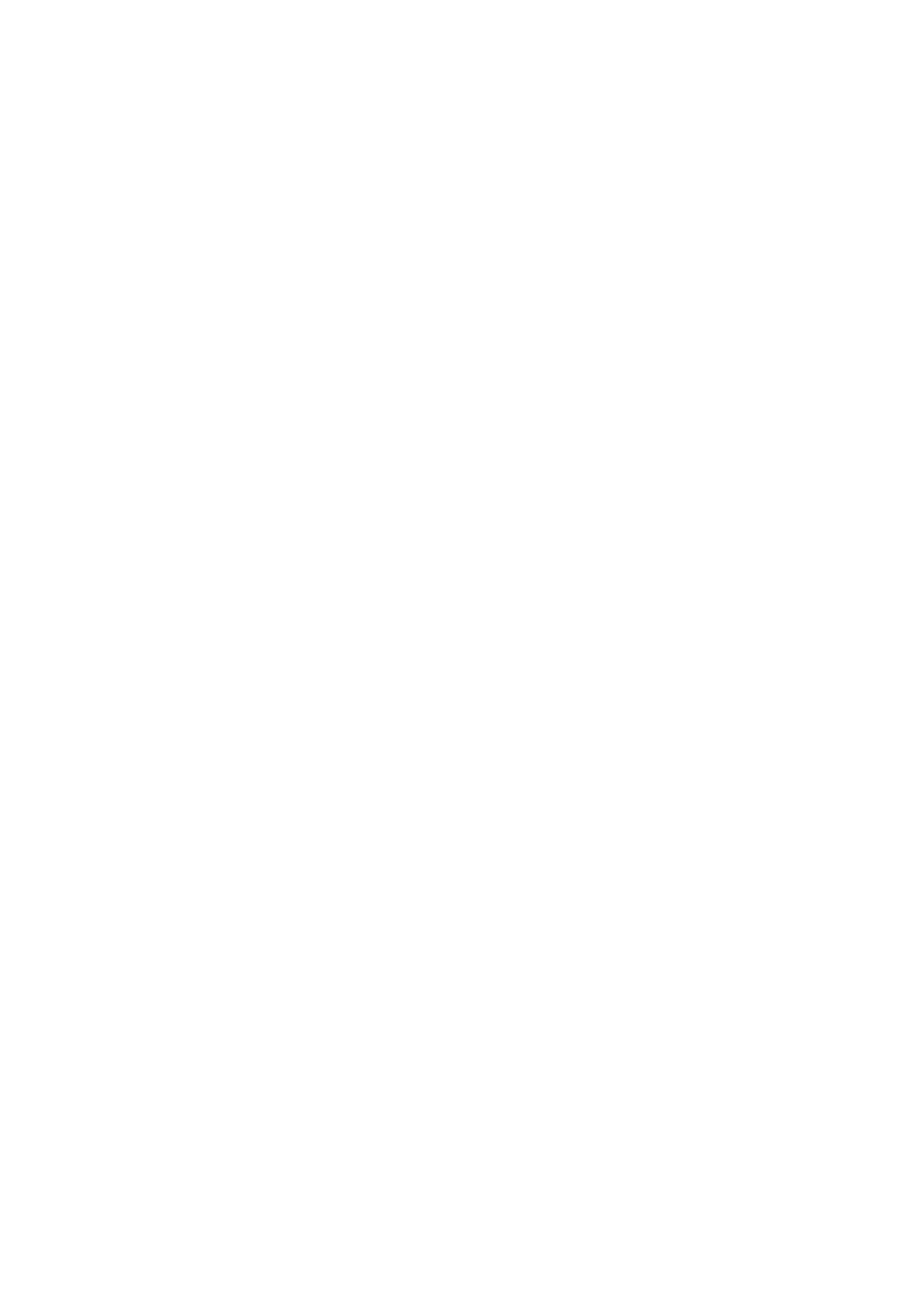# List of Figures

<span id="page-6-0"></span>

# List of Tables

<span id="page-6-1"></span>

| 4.1 |                                                                           | 22 |
|-----|---------------------------------------------------------------------------|----|
| 4.2 |                                                                           | 23 |
| 4.3 | Hyperparameter search for the Xerox task, from English to Spanish, with   |    |
|     |                                                                           | 24 |
| 4.4 | Hyperparameter search for the Xerox task, from Spanish to English, with   |    |
|     |                                                                           | 24 |
| 4.5 | Hyperparameter search for the Xerox task, from English to Spanish, with   |    |
|     |                                                                           | 24 |
| 4.6 | Hyperparameter search for the Xerox task, from Spanish to English, with   |    |
|     |                                                                           | 25 |
| 4.7 | Hyperparameter search for the EU task, from English to Spanish, with SGD  |    |
|     |                                                                           | 25 |
| 4.8 | Hyperparameter search for the EU task, from Spanish to English, with SGD  |    |
|     |                                                                           | 26 |
| 4.9 | Hyperparameter search for the EU task, from English to Spanish, with      |    |
|     |                                                                           | 26 |
|     | 4.10 Hyperparameter search for the EU task, from Spanish to English, with |    |
|     |                                                                           | 26 |
|     | 4.11 BLEU score obtained by retraining on the test set.                   | 27 |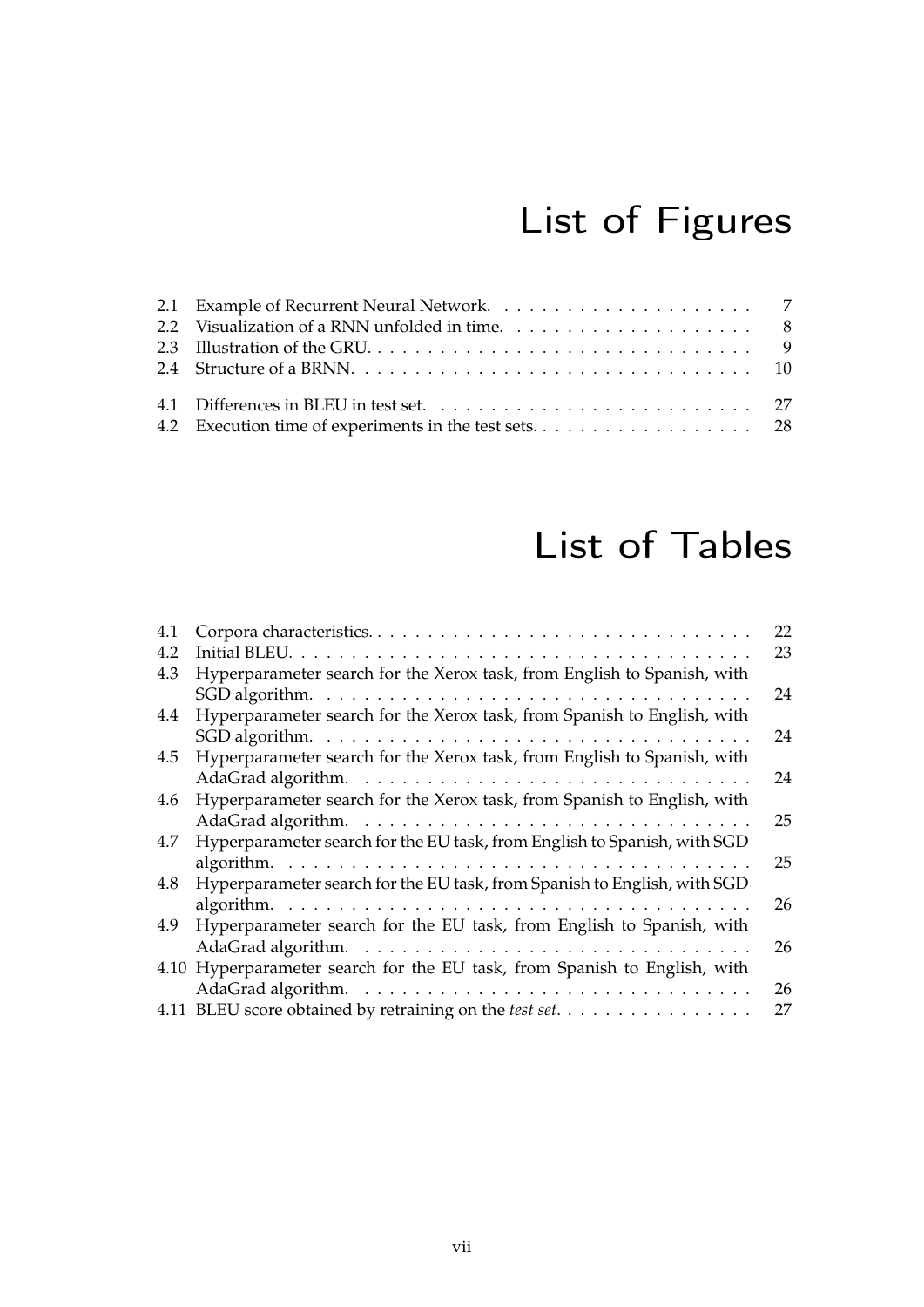# List of Algorithms

<span id="page-7-0"></span>

| 3.1 Passive-Aggressive approximation pseudocode. 17 |  |
|-----------------------------------------------------|--|
|                                                     |  |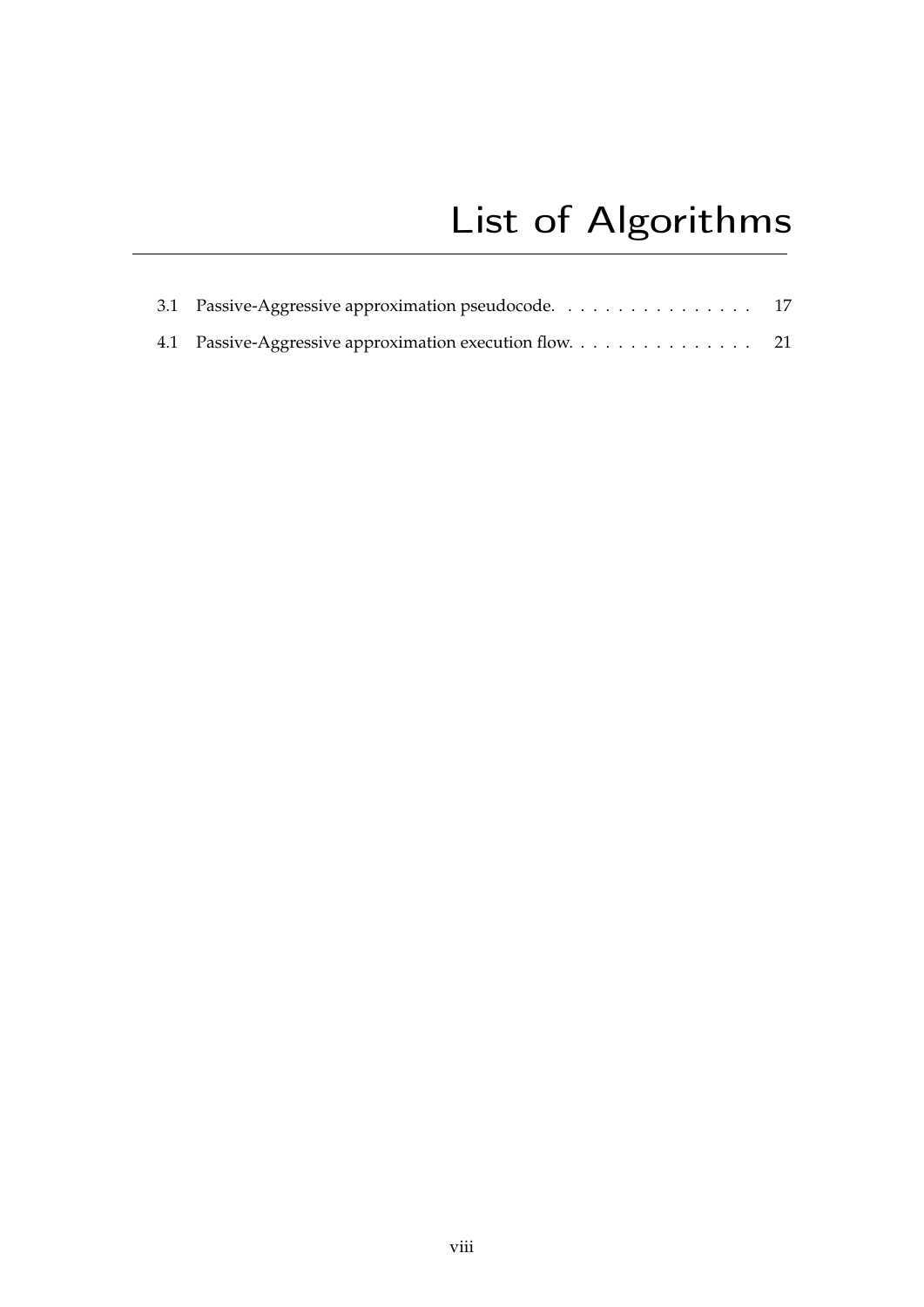## CHAPTER 1 Introduction

#### <span id="page-8-1"></span><span id="page-8-0"></span>1.1 Background

In 1949 Warren Weaver laid the foundations for [Machine Translation \(MT\)](#page-38-2) by proposing the use of computers to tackle the challenge of translation. Consequently, in the 50s and 60s, several attempts were made to create practical translators, and by the mid sixties the newly created ALPAC (Automatic Language Processing Advisory Committee)[\[15\]](#page-41-0) published a report in which they painted the future of [MT](#page-38-2) as bleak.

About 10 years later nonetheless, after the conception of some new approaches and the increase in processing power of computers, there was a renewal of the expectancies for [MT,](#page-38-2) and research and interest rose back up.

So far, [MT](#page-38-2) is a challenge that has been engaged with multiple approaches and methodologies, but most of them can, nowadays, be classified into three categories[\[10\]](#page-40-1): Rule-Based approaches, Corpus-Based ones and a hybrid approach in between. Rule-Based Systems (RBS) require the use of human knowledge on languages, and the use of grammars and vocabularies. [Corpus-Based Systems \(CBSs\)](#page-38-3) use big parallel corpora of text for the system to learn them and reproduce their features. A big advantage of [CBSs](#page-38-3) over [Rule-Based Systems \(RBSs\)](#page-38-4) is that language data is readily available for almost any language in the world, a big amount of information in several languages. From books to news, movie scripts, trial transcripts and laws, there is a large number of sources from which data can be extracted that Corpus-Based translators can use to improve the quality of their product. Since [CBSs](#page-38-3) are *trained* on data, they also have (usually) the possibility of scaling up and out with hardware, while [RBSs](#page-38-4) are usually limited by the quality of their rules.

### <span id="page-8-2"></span>1.2 Motivation

Professional translators use [MT](#page-38-2) systems regularly to speed up their task. The translations obtained through those systems though are of irregular quality, and many if not most of them must be amended by human translators to obtain a satisfactory result. Those corrections can be used to improve the [MT](#page-38-2) system being used to, in the long term, reduce the number of corrections that the professional needs to apply to future translations. The limit being of course "perfect translations", where no corrections are needed.

The correction of machine-generated translations human translators is known as postedition. In a post-edition context, the human translator inputs a source sentence, the software generates a hypothesis in the target language and the human corrects the translation. In a simple system this correction is only useful to the user, since the system will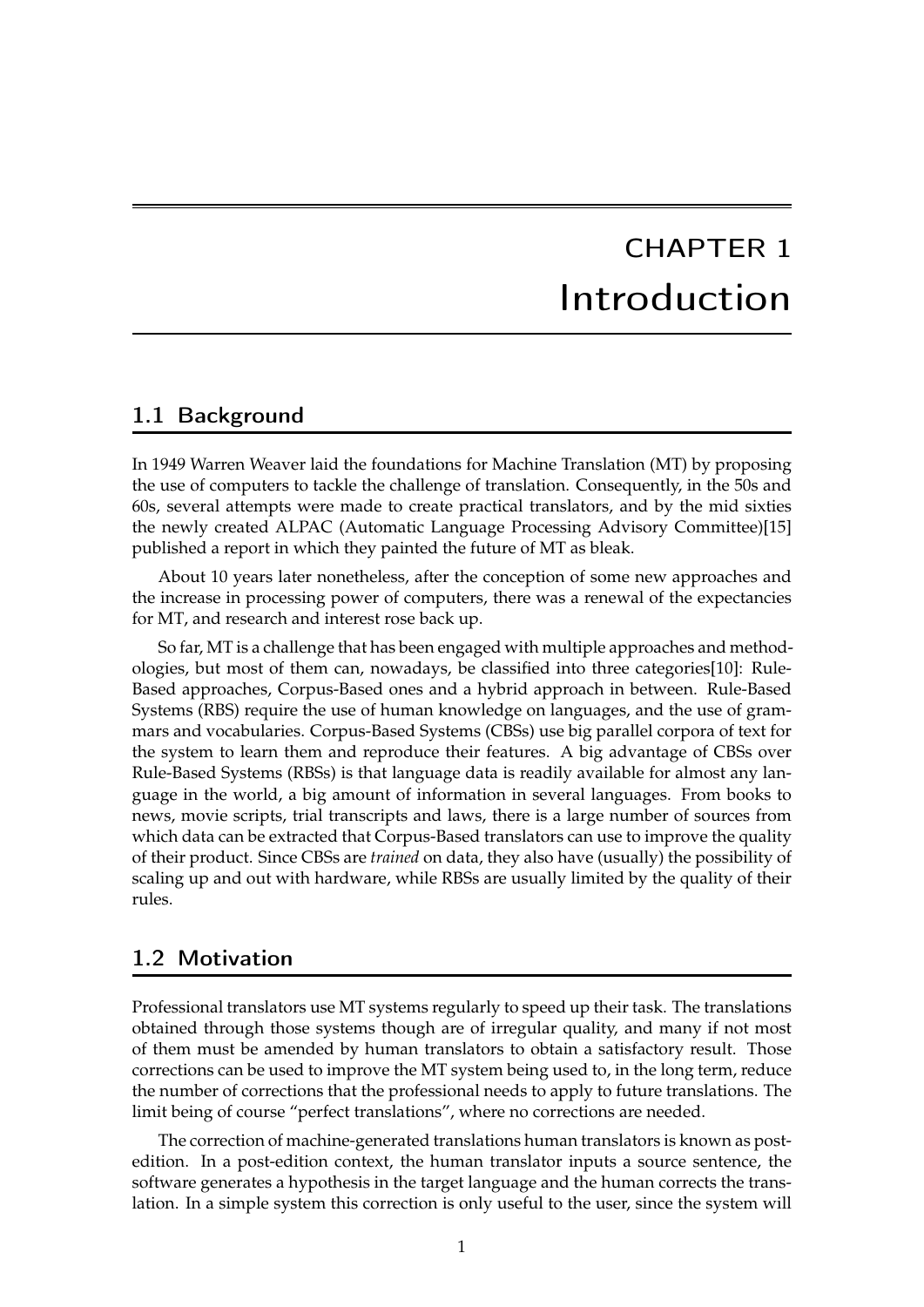not benefit from it. The goal here is to exploit this new information by feeding it back to the system to enhance it. Every pair of source sentence and post-edited translation is a sample of data that the system can use to try to fix its defficiencies, the parts of its model that decided that the imperfect, generated hypothesis was more desirable to the user than the corrected translation.

There are different approaches on how to modify the model to fit this new data. In this thesis, two different online learning algorithms for this task will be compared: Ada-Grad and [Stochastic Gradient Descent \(SGD\).](#page-38-5) A third family of algorithms called Passive-Aggressive will also be studied. A set of already-trained models will be adapted with the first two algorithms and the results will be compared to their previous performance, to gauge how much they have improved.

#### <span id="page-9-0"></span>1.3 Goals

Having more than one online learning algorithms available for harnessing the data produced by professional translators, one of them has to be chosen for each task so that the systems are as capable as possible. Our objective in this work is to find out whether any of the algorithms being discussed in section [3.2](#page-20-2) dominates the other (in these tasks) or whether they perform better or worse than one another depending on the task in question.

To that end, we will use different translation tasks to measure the quality of the translations before and during an online training scenario. The *before* measure represents the quality of the translations issued by the model without intervention of the retraining algorithms. The *during* measure is obtained by evaluating the quality of each translation obtained by the model before being retrained on the relevant sentence pair. That is, first we obtain a translation for a source sentence, then we retrain the model with that sentence and its respective target sentence. Thus, the *during* measure represents the quality of the translations that were issued by a model being retrained with a given algorithm, emulating the post-edition case that was presented before. It is to be expected then, that if the model improves through this process, a translator based on this model and using this retraining algorithm when receiving data through normal use will improve as well. We assume also that, when independently retraining the same model with two different algorithms and obtaining a higher degree of enhancement in the hypotheses generated by one of them than in the ones generated by the other, this relationship will hold also for two software translators based on that model and using the respective algorithms for retraining.

Since both algorithms we compare have hyperparameters, it is essential to find a good approximation of the hyperparameters that work best for each combination of algorithm and task. Otherwise, we could be using a set of hyperparameters that makes an otherwise effective algorithm aggressively change the model, making the algorithm look faulty or useless when it only has been badly configured.

Therefore, once we have found the appropriate hyperparameters for each algorithm and task, we will use this combination to obtain *before* and *during* measures of the retraining of the models on the respective tasks using the relevant algorithms and hyperparameters. With these results we will be able to judge the affirmations made at the beginning of this section.

To accomplish this, the relevant parts of the software that powers the models which will be used for experimentation will have to be modified to accommodate the new algorithm implementations and the experiments environment. Moreover, new code will have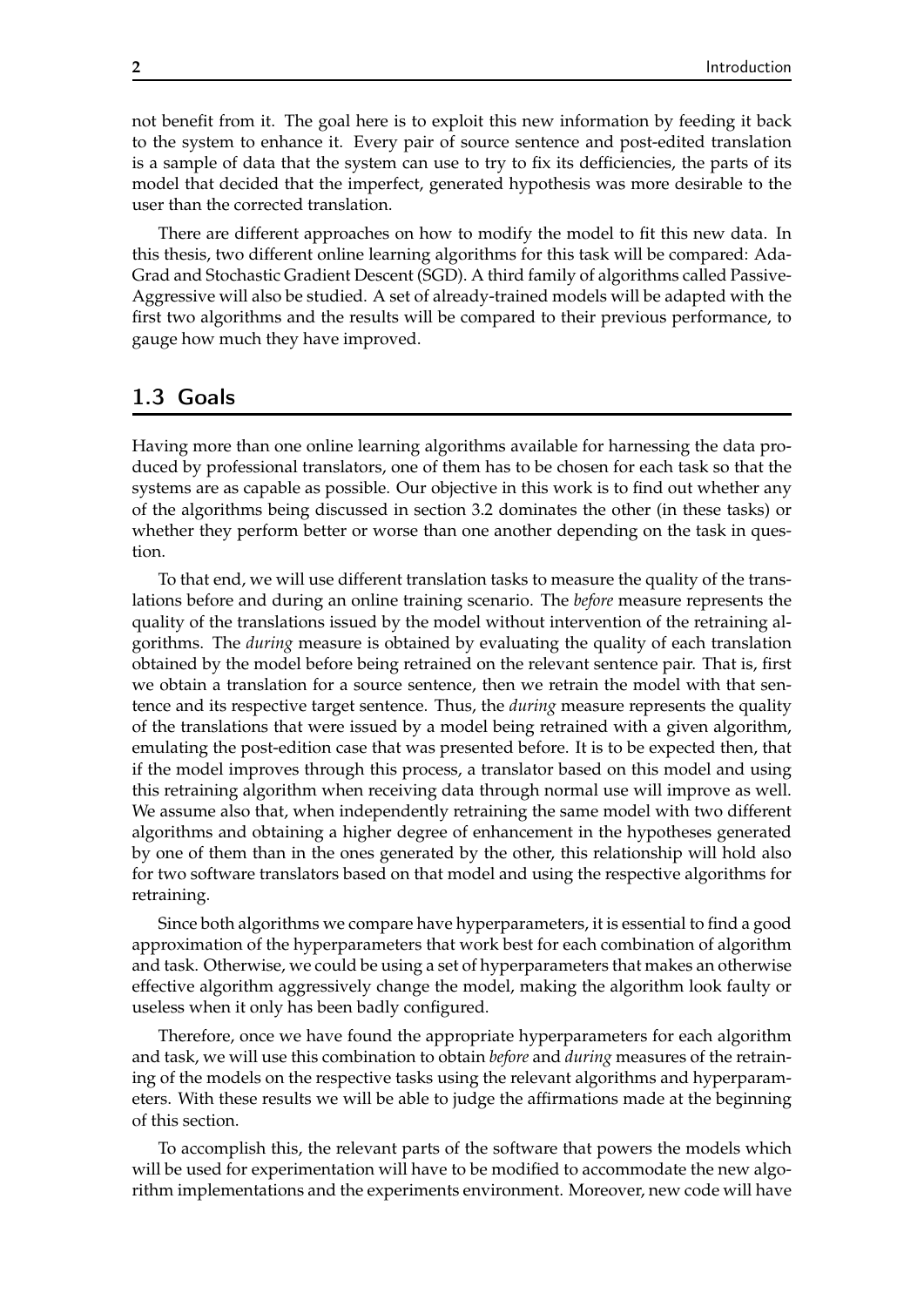to be produced to provide an interface used to conduct experiments in an automated and flexible way.

#### <span id="page-10-0"></span>1.4 Structure

In Chapter [2](#page-12-0) of this document, the basis of [Neural Machine Translation \(NMT\)](#page-38-6) is laid out and the state of the art discussed. In Chapter [3,](#page-20-0) the aforementioned online learning algorithms are introduced, and their characteristics are explained. Chapter [4](#page-26-0) describes the nature of the data that was used in the experiments, how those experiments were performed and their results. Also, information about the software used in this work and implementation details of the algorithms can be found here. Finally, Chapter [5](#page-36-0) contains the conclusions drawn from the obtained results and what additional research is necessary to further the goals of this work.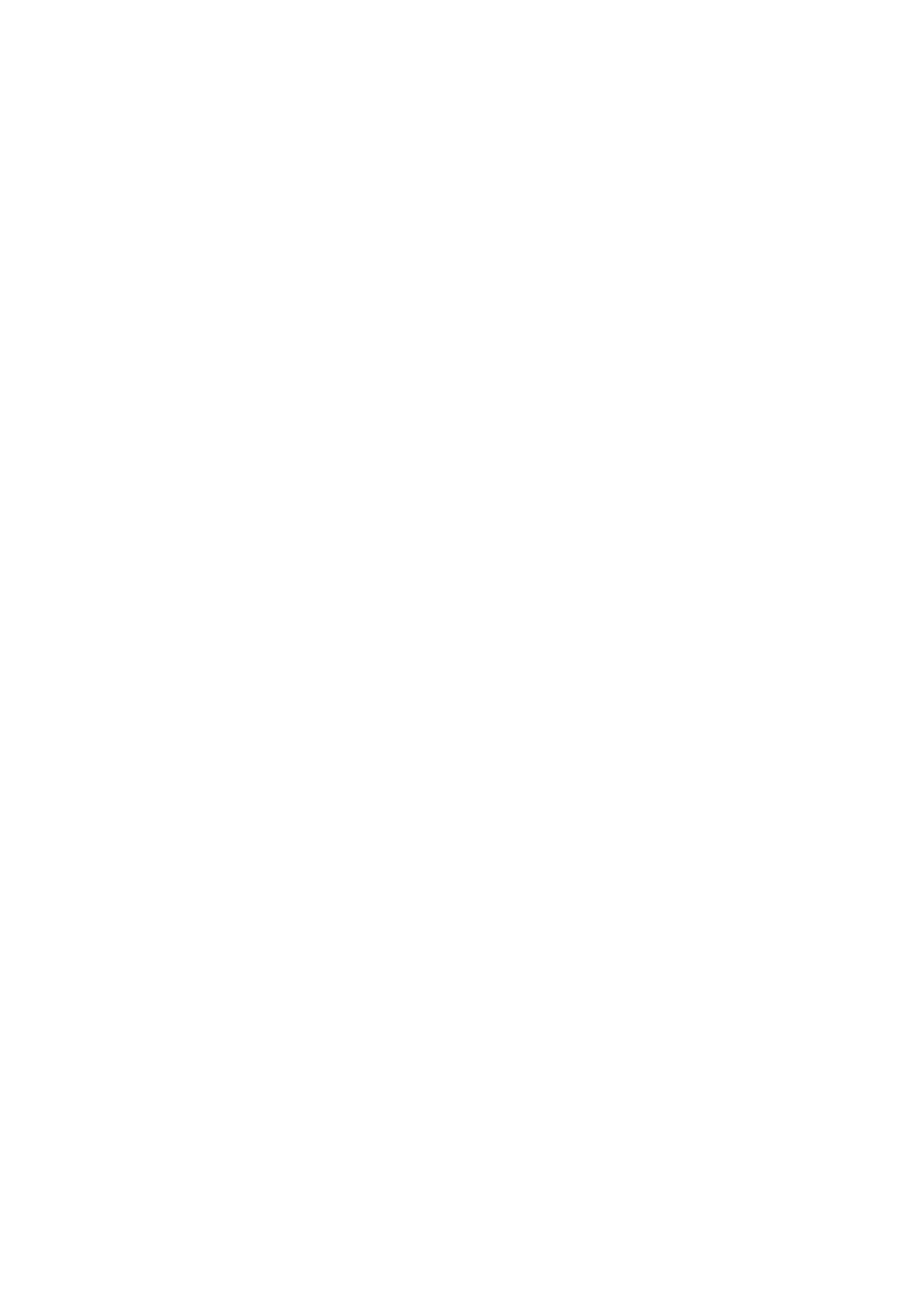## CHAPTER 2 State of the art

<span id="page-12-0"></span>[Natural Language Processing \(NLP\)](#page-38-7) is a knowledge field within Artificial Intelligence and Computational Linguistics, devoted to the study of methods that involve computers understanding or manipulating human languages.

[NLP](#page-38-7) comprises several tasks, the most popular of them usually being Speech Recognition, Text Recognition, Speech Synthesis and Machine Translation. This thesis is concerned with a very particular topic within the last of them.

#### <span id="page-12-1"></span>2.1 Statistical Machine Translation

In [MT,](#page-38-2) within the Corpus-Based Systems, there is [Statistical Machine Translation \(SMT\).](#page-38-8) The goal of a [SMT](#page-38-8) system is to find, given a source sentence *x* of length *J* in a source language F, a target sentence *y* of length *I* in the target language E. If  $P(y|x)$  is the probability of  $\gamma$  being the closest translation of  $\chi$  in the target language, we want to find  $\hat{y}$  such that:

<span id="page-12-2"></span>
$$
\hat{y} = \underset{y \in \mathcal{E}}{\arg \max} P(y|x) \tag{2.1}
$$

Most of the popular [MT](#page-38-2) systems use the so-called phrase-based models [\[17,](#page-41-1) [9\]](#page-40-2) to model  $P(y|x)$ . Phrase-based translation works by breaking down the source sentence into phrases, translating those phrases and then reordering those translations to obtain the target sentence.

State-of-the-art [SMT](#page-38-8) systems, though, use what is known as the log-linear approach [\[20\]](#page-41-2). In this approach, the candidate is selected as a weighted sum of statistical models:

$$
\hat{y} = \underset{y \in \mathcal{E}}{\arg \max} \sum_{m=1}^{M} \lambda_m h_m(y, x) \tag{2.2}
$$

where  $\lambda_m$  is the weight of model *m*,  $h_m(y, x)$  is the feature function that represents this model and *M* is the number of models. Commonly used features in this approach are:

- 1. The target language model  $p(y)$ .
- 2. The phrase-based model and inverse phrase-based model,  $p(y|x)$  and  $p(x|y)$ .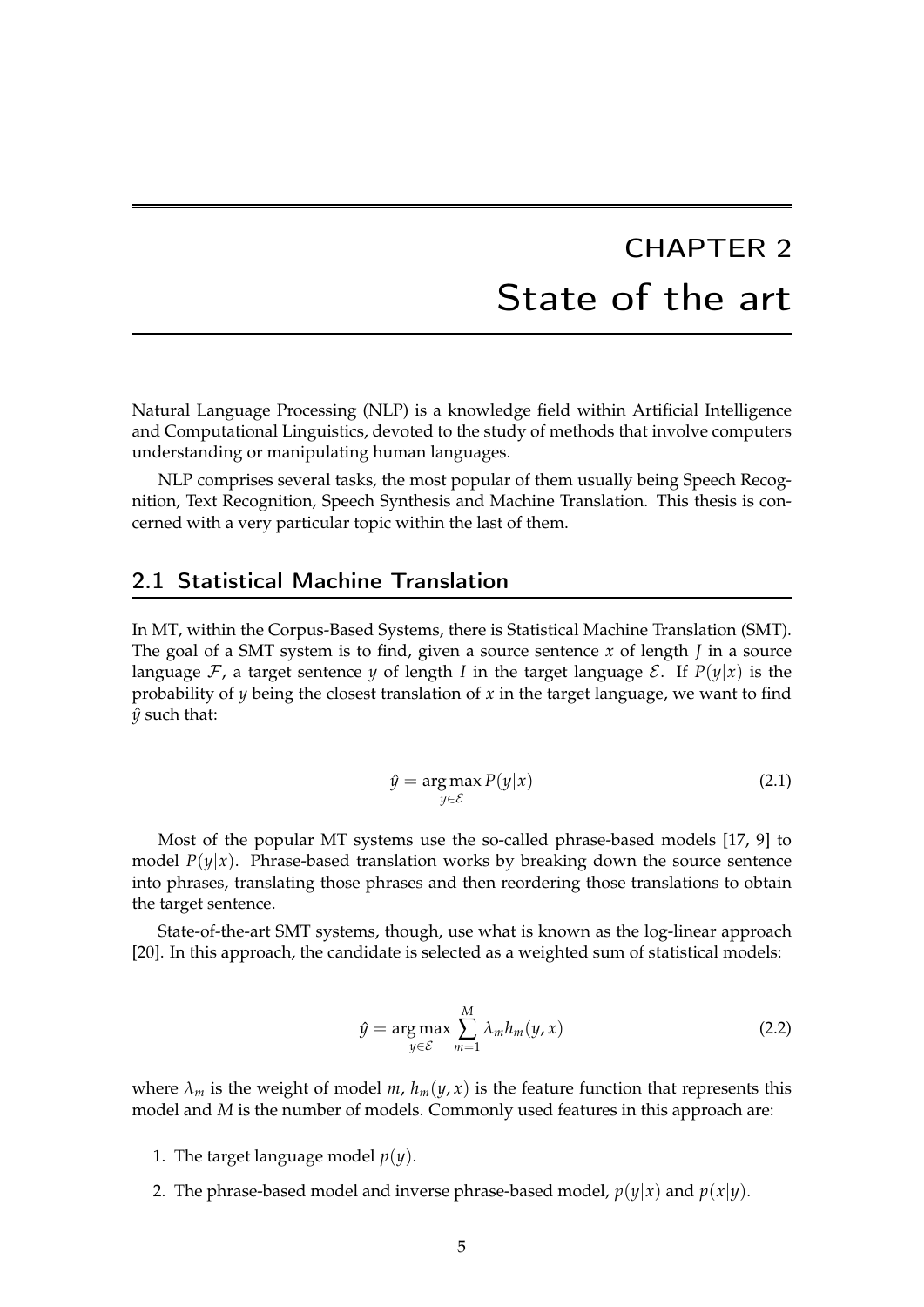- 3. A reordering model.
- 4. Target word penalty (*ωI*) and phrase penalty (*ρK*), where I is the length of the target sentence, and K the number of phrases the source sentence is broken down into. This is to compensate for the system bias towards short sentences.

#### <span id="page-13-0"></span>2.2 Neural Machine Translation

In the late 90s, there were attempts to use Neural Networks to tackle the task of [MT](#page-38-2) [\[6\]](#page-40-3). They, however, have not been embraced by the [MT](#page-38-2) academia until very recently. In 2014, Cho et al. and Sutskever et al. independently proposed two similar approaches to [NMT.](#page-38-6) Both of them describe a system with sentences as input, that are projected into a constantlength continuous vector representation by a process known as *encoding*, and retrieved as translations by a process known as *decoding*.

The use of a continuous representation for words and sentences dates back to 1997, when it was used by Bellegarda[\[3\]](#page-40-4) in an n-gram based statistical language model. This representation offers many advantages that are not found in classical, discrete representations of language. One of the most important ones is that continuous representations allow to account for much richer syntactic and semantic relationships. As seen in [\[18\]](#page-41-3), those relationships have several degrees, and are preserved in the high-dimensional space where the words are projected. Traditional n-gram based approximations to language modeling fail to account for word similarity, and rely on the training set to contain most word combinations or segments of them. This property allows [NLP](#page-38-7) systems that use this approach to find similar, or in some way related, words close to each other by some measure, that can be computed from just their feature vectors. As an example obtained from [\[18\]](#page-41-3), if we denote the continuous vector representation of a word *w* as Vector(*w*), it was found that the result of the operation Vector("*King*") −Vector("*Man*") +Vector("*Woman*") resulted in a vector that was close to Vector("*Queen*").

The approach followed in this work consists of the use of a matrix **E** for each language (one *source language matrix* and one *target language matrix*). **E** has as many rows as the vocabulary size of the language. The number of columns of **E** is a parameter, which represents the dimensionality of the continuous representation. The latter is set arbitrarily, trying to find a suitable balance between efficiency (high dimensionality will make it harder and longer to train, given the sparseness of the space and the increase in number of trainable parameters) and efficacy (low dimensionality will give little advantage over integer representations, given how little information can be stored/used in a few dimensions). Since this work deals with already trained models, the size and current values of the matrix **E** is provided along with the other parameters, and is retrained in the same way.

As an example, consider an already trained model is provided, with a vocabulary (of the source language) consisting of just two words: "King" and "Queen", in that order. The dimensionality of the continuous representation had been chosen to be 3 (again, arbitrarily; and deliberately small for the purpose of the example). Any possible matrix **E** for this model will have two rows (the size of the vocabulary) and three columns (the dimensionality). A possible instance of it would be the following:

$$
\begin{bmatrix} 1 & 2.1 & 3 \\ 4 & 5 & 6.4 \end{bmatrix}
$$

Vector("*Queen*") is the row corresponding to the word "Queen" in the matrix. At this point Vector("*Queen*") =  $(1 \t2.1 \t3)$ , so this matrix can also be thought as a lookup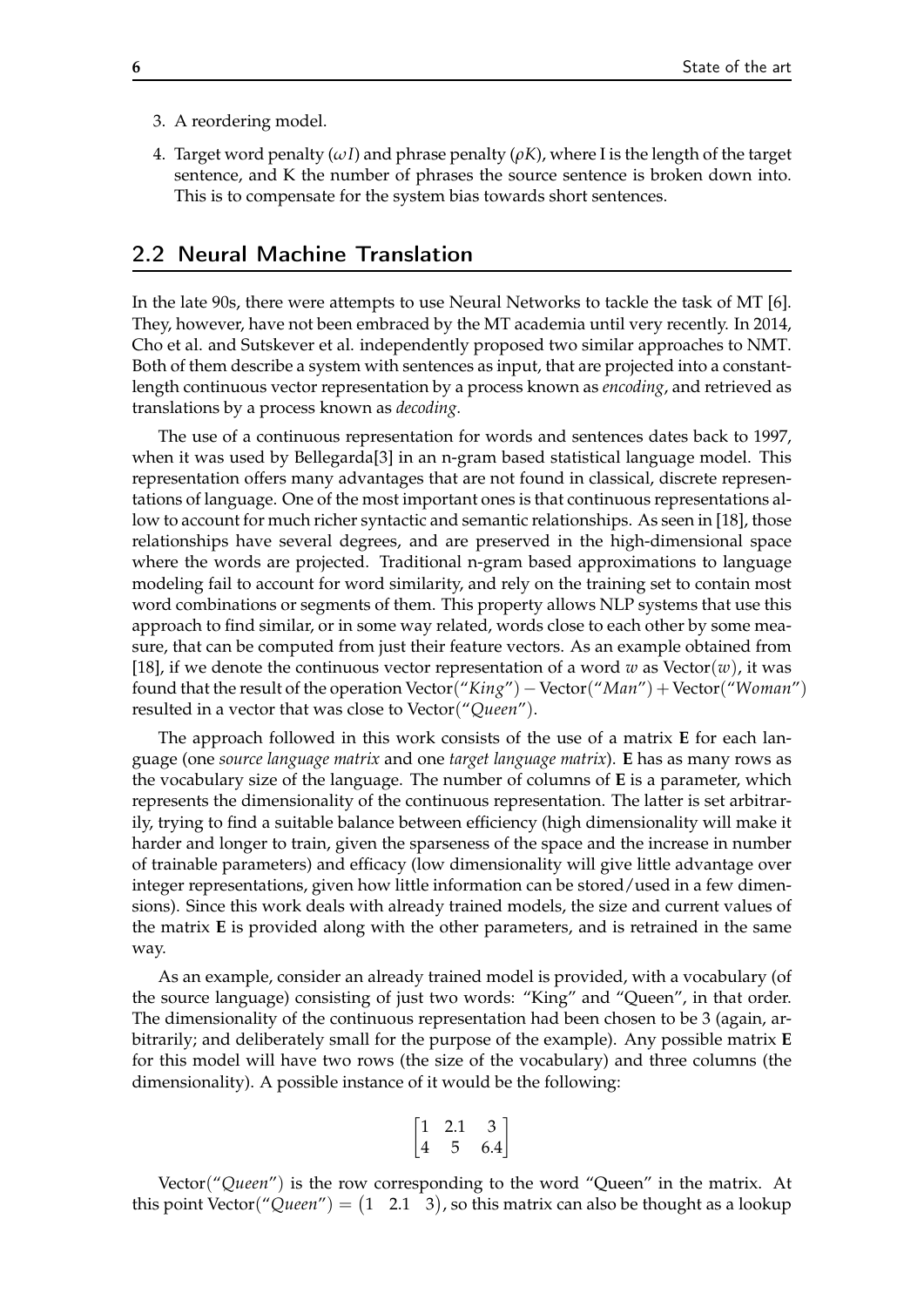<span id="page-14-1"></span>

**Figure 2.1:** One example of 3-4-2 Recurrent Neural Network topology.  $x_t^{(i)}$  $t_i^{(i)}$  stands for the *i*-th input at time-step *t*,  $h_t^{(i)}$  $y_t^{(i)}$  is the *i*-th element of the hidden state at *t* and  $y_t^{(i)}$  $t_i^{(t)}$  is the *i*-th output at *t*. The loops in the hidden layer are what set them aside from regular Neural Networks.

table. The initial values of the language matrices are arbitrary, and the whole matrix is modified like another weight matrix of the system in the training phase. That means that the vector representation of a given word may change repeatedly as part of the training.

There is another advantage to using continuous representations: since the words are real-valued vectors, one can expect the function to be learned by our model to have some local smoothness properties. Those properties are absent when words are discrete values, because a change in one of the words can result in drastic differences in the value of the function to be learnt[\[4\]](#page-40-5).

#### <span id="page-14-0"></span>**2.2.1. Recurrent Neural Networks**

[Recurrent Neural Networks \(RNNs\)](#page-38-9) are a class of Neural Networks where some connections of the network constitute a directed cycle. Those cycles allow the units involved to hold a sort of hidden state, that contains information of previous inputs of the network. This behavior makes [RNNs](#page-38-9) the perfect candidate to process variable-length sequences, like sentences: we can process the words one by one taken into account other words in the sentence, independently of how long it is, because the representation and processing of those words are encoded in the hidden state.

Given this hidden state, the output vector  $\mathbf{y}_t$  of a [RNN](#page-38-9) is no longer a function of its input vector  $\mathbf{x}_t$  only, but also of its hidden state at the current time-step  $\mathbf{h}_t$ . Since this hidden state is in turn a function of the current input and the previous hidden state (recursively, of the previous inputs), we can say that **y** is just a function of the hidden state, as indicated in Equation [\(2.3\)](#page-15-1) and Equation [\(2.4\)](#page-15-2).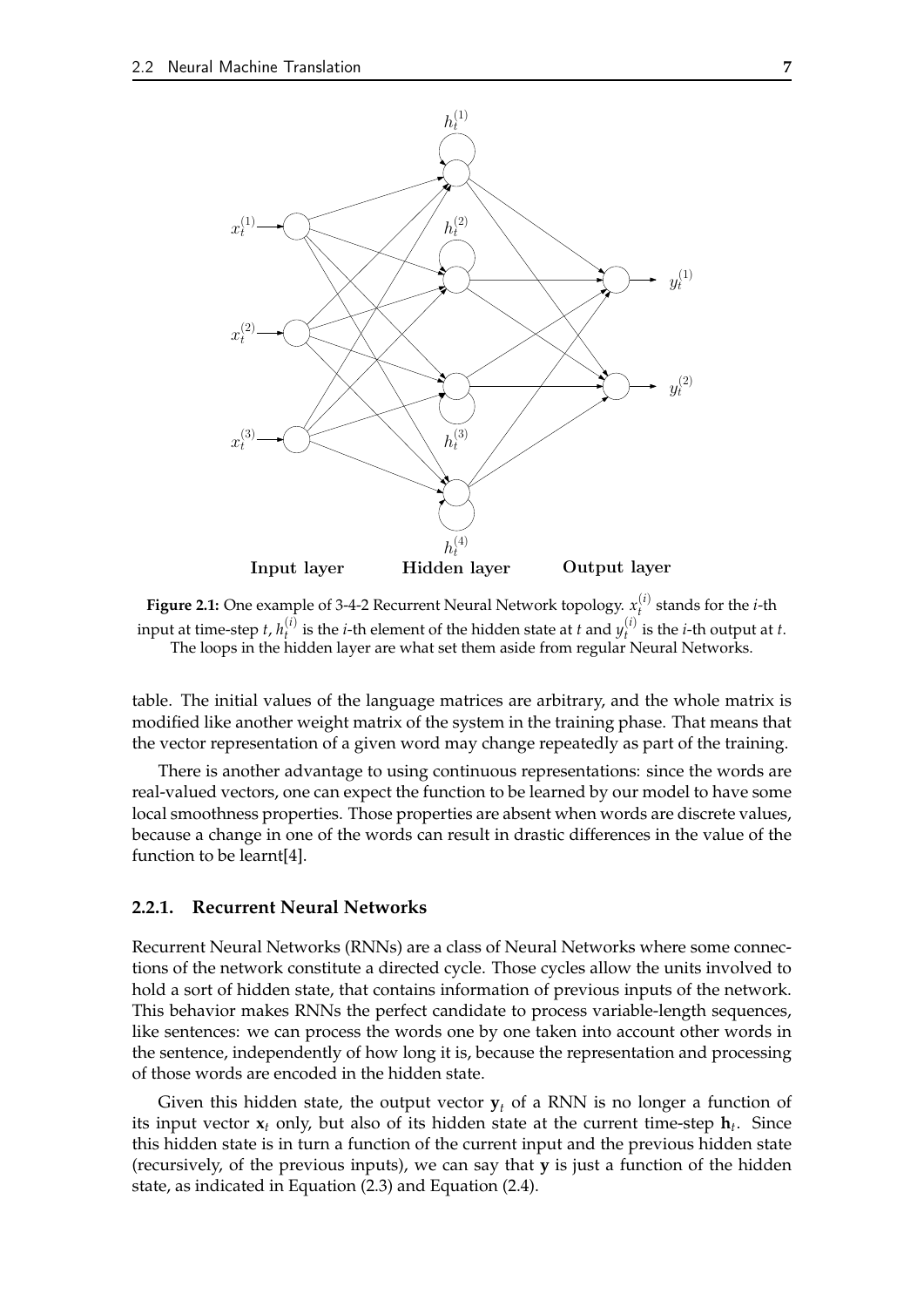<span id="page-15-0"></span>

Input layer Hidden layer Output layer

**Figure 2.2:** Visualization of a [RNN](#page-38-9) unfolded in time. **x***<sup>t</sup>* stands for the *t*-th input processed by the network (alternatively, at the *t*-th iteration), **h***<sup>t</sup>* is the hidden state of the network at iteration *t* and **y***<sup>t</sup>* is the output of the network at iteration *t*.

$$
\mathbf{h}_t = f_h(\mathbf{x}_t, \mathbf{h}_{t-1})
$$
\n(2.3)

<span id="page-15-2"></span><span id="page-15-1"></span>
$$
\mathbf{y}_t = f_o(\mathbf{h}_t) \tag{2.4}
$$

*f<sup>h</sup>* and *f<sup>o</sup>* depend on the architecture of the network and the choice of activation functions.

[RNNs,](#page-38-9) however, have one well-known shortcoming when it comes to sequence processing: the vanishing gradient problem[\[5\]](#page-40-6). Gradient-based training algorithms update the network weights in proportion to the gradient of the error function with respect to each of them. Since layers "further away" from the output layer (in terms of connections) have smaller contributions to output values, this aforementioned gradient is in turn smaller. In the case of sequence-processing [RNNs,](#page-38-9) this means that information from elements far "in the past" is almost lost. To solve this problem, many [RNN-](#page-38-9)based systems have successfully used the [RNN](#page-38-9) architectures that are about to be discussed.

In the late 90s, a family of [RNNs](#page-38-9) appeared, called [Long Short Term Memory \(LSTM\)](#page-38-10) networks [\[14\]](#page-41-4), which have shown very good results in many sequence learning tasks. They make use of a set of gates to keep some kind of memory. [LSTM](#page-38-10) units are trained to retain different degrees of memory, which allows [RNNs](#page-38-9) to successfully remember long sequences. [\[25\]](#page-41-5) used [LSTMs](#page-38-10) to build a relatively simple neural translator that achieved results comparable to those of state-of-the-art [SMT](#page-38-8) systems.

Another type of gated units are [GRUs,](#page-38-11) developed in [\[7\]](#page-40-7) for a phrase scoring system based on Neural Networks, as a part of a Phrase-Based translator. They are simpler than regular [LSTM](#page-38-10) units, they have fewer gating units, thus reducing their training time. They, however, have been shown to be as powerful as [LSTM.](#page-38-10)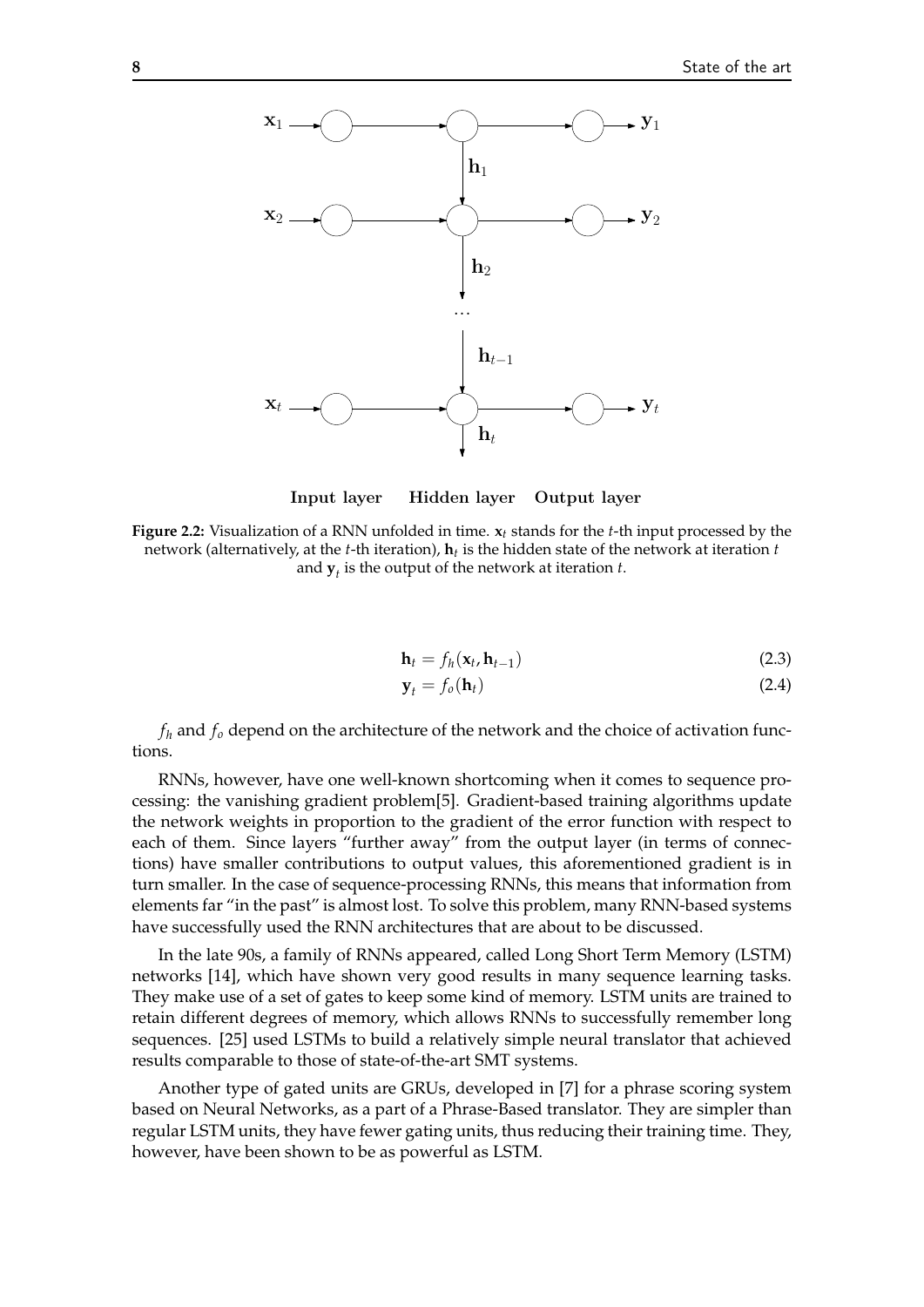<span id="page-16-0"></span>

**Figure 2.3:** Illustration of the [Gated Recurrent Unit \(GRU\).](#page-38-11) The reset gate adjusts how much of the previously stored information is retained and the update gate adjusts how much of the newly acquired (current iteration) information is kept. **x***t* and **h***t* follow the same notation as in Figure [2.2,](#page-15-0) while  $\tilde{\mathbf{h}}_t$  represents the updated state at iteration  $t$ ,  $\mathbf{r}_t$  is the output of the reset gate at iteration *t* and **z***<sup>t</sup>* is the output of the update gate at iteration *t*.

At a given time *t*, a [GRU](#page-38-11) cell holds a hidden state **h***<sup>t</sup>* . Given its hidden state in the last iteration (at  $t - 1$ ), its current updated state  $\tilde{\mathbf{h}}_t$  and the output of the update gate  $\mathbf{z}_t$ , the current hidden state will be computed as follows:

$$
\mathbf{h}_t = (1 - \mathbf{z}_t) \odot \mathbf{h}_{t-1} + \mathbf{z}_t \odot \tilde{\mathbf{h}}_t \tag{2.5}
$$

where  $\odot$  stands for the element-wise multiplication.

The updated state  $\tilde{\mathbf{h}}_t$  can be computed from the current input  $\mathbf{x}_t$ , the previous hidden state **h***t*−<sup>1</sup> and the output of the reset gate **r***<sup>t</sup>* :

$$
\tilde{\mathbf{h}}_t = \tanh(\mathbf{W}\mathbf{x}_t + \mathbf{U}[\mathbf{r}_t \odot \mathbf{h}_{t-1}]) \tag{2.6}
$$

where **W** and **U** are weight matrices, parameters of the model. Bias terms have been left out for readability.

Finally, the output of the reset and update gates are computed following these formulae:

$$
\mathbf{r}_t = \sigma(\mathbf{W}_r \mathbf{x}_t + \mathbf{U}_r \mathbf{h}_{t-1}) \tag{2.7}
$$

$$
\mathbf{z}_t = \sigma(\mathbf{W}_z \mathbf{x}_t + \mathbf{U}_z \mathbf{h}_{t-1}) \tag{2.8}
$$

where  $W_r$  are  $U_r$  reset gate weight matrices,  $W_z$  and  $U_z$  are update gate weight matrices and  $\sigma$  is the element-wise logistic function.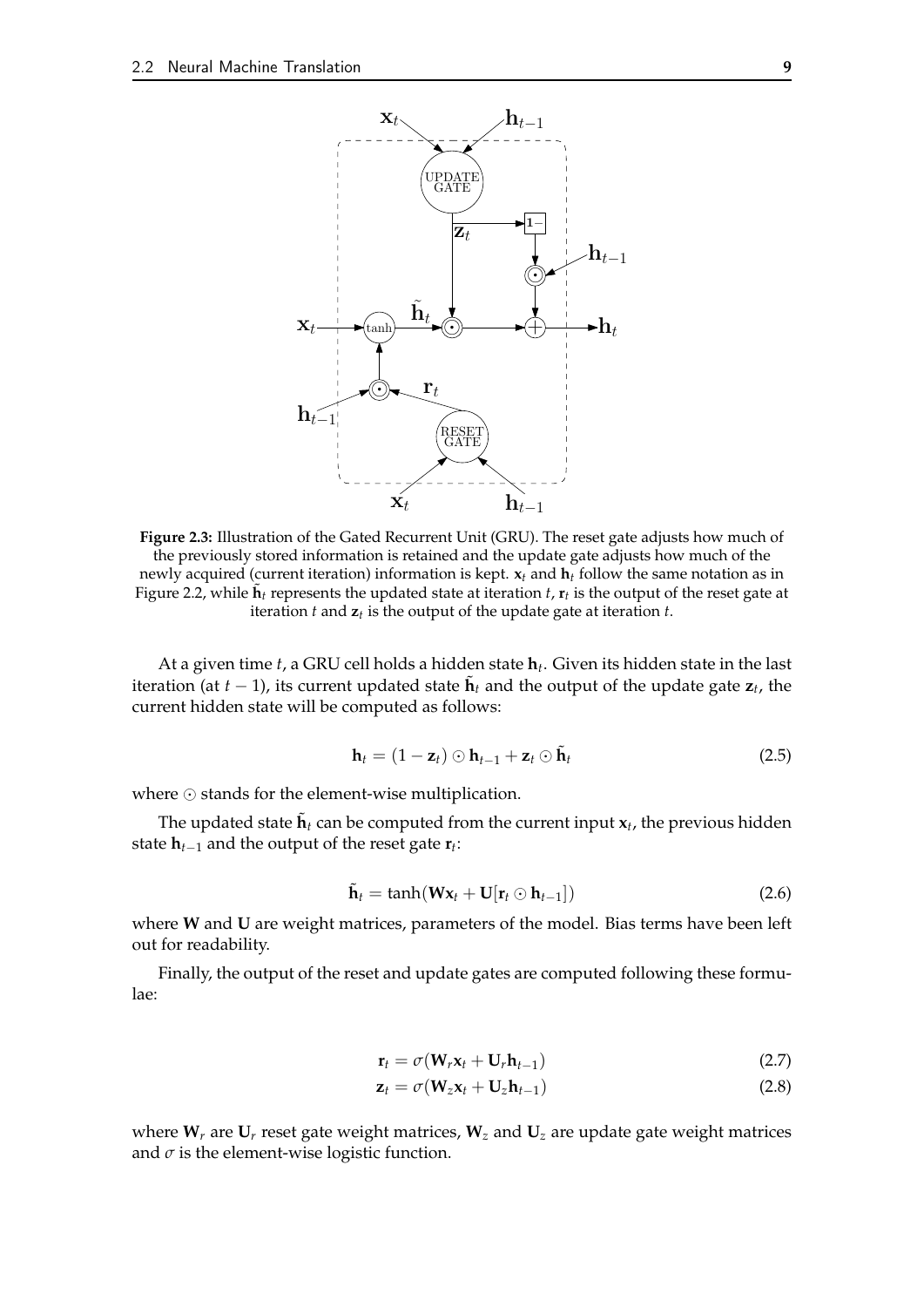<span id="page-17-2"></span>

**Figure 2.4:** Structure of a BRNN.

#### <span id="page-17-0"></span>**2.2.2. Bidirectional Recurrent Neural Network**

In order to improve the quality of the translations, when it comes to processing a given word in the middle of a sentence, we can choose to examine not only the words that precede but also the ones that follow it. In order to do that, we need to process the sentence both ways: forward and backwards. The current architecture of [RNN](#page-38-9) that has been introduced only accounts for previous words, but we can include an additional hidden layer, independent of the previous one, that will process words from last to first. This architecture, introduced in [\[24\]](#page-41-6) as [Bidirectional Recurrent Neural Network \(BRNN\),](#page-38-12) will allow the network to take decisions based on the whole sentence context.

In this architecture, there are two hidden states: forward ( $h^f$ ) and backward ( $h^b$ ), that are computed as follows:

$$
\mathbf{h}_t^{\mathbf{f}} = f_h(\mathbf{x}_t, \mathbf{h}_{t-1})
$$
\n(2.9)

$$
\mathbf{h}_t^{\mathsf{b}} = f_h(\mathbf{x}_t, \mathbf{h}_{t+1})
$$
\n(2.10)

$$
\mathbf{y}_t = f_o(\mathbf{h}_t^{\mathbf{f}}, \mathbf{h}_t^{\mathbf{b}}) \tag{2.11}
$$

#### <span id="page-17-1"></span>**2.2.3. Encoder-Decoder model**

In the model proposed by Cho et al. (2014) and Sutskever et al. (2014), we have a system composed of two [RNNs:](#page-38-9) an Encoder and a Decoder. The model used in this work is the one proposed by Bahdanau et al. (2014), which is an extension of the aforementioned two.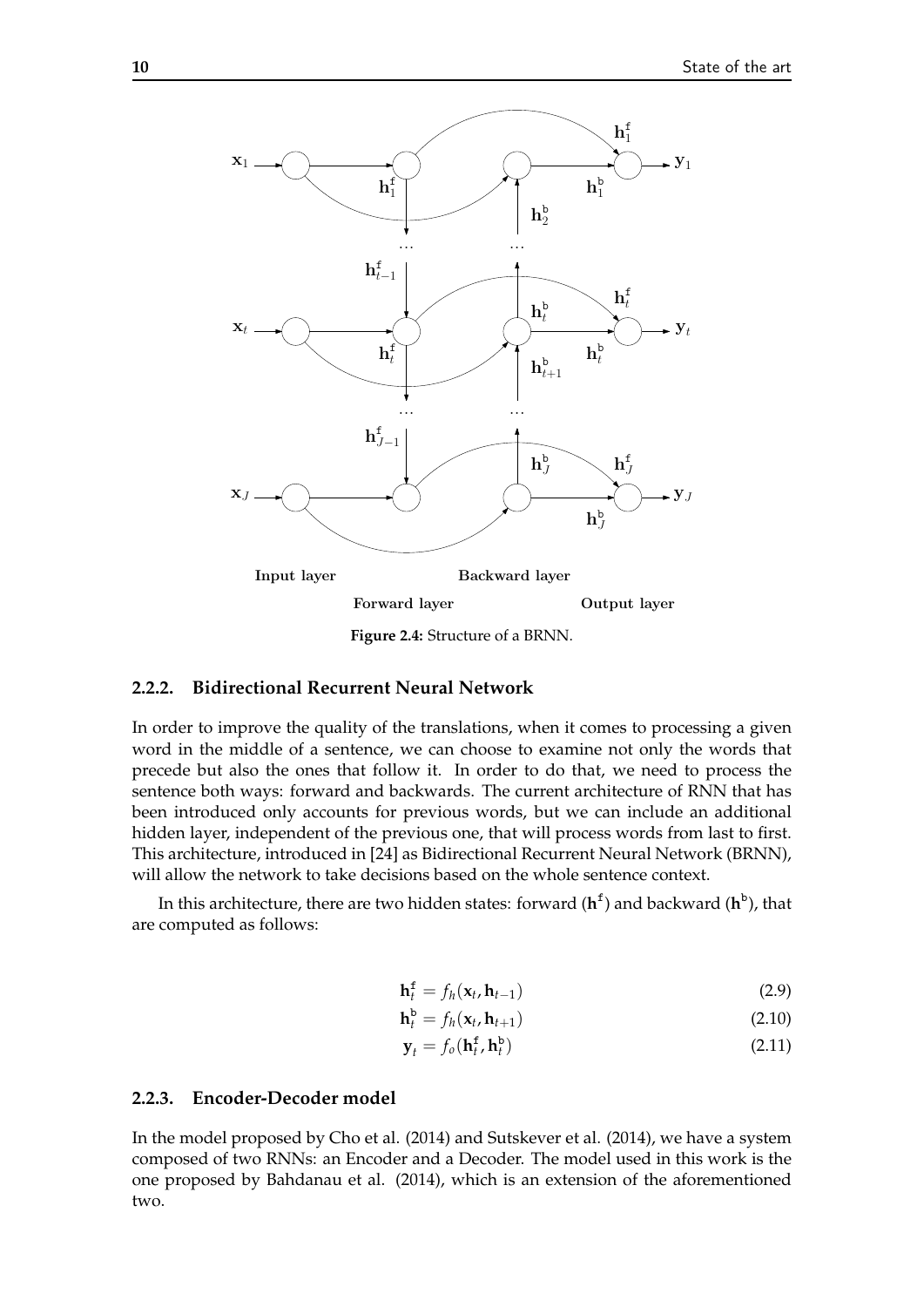The Encoder, which in our case is a [BRNN,](#page-38-12) encloses the input sentence in a context vector. By means of reading each element of the input sentence, the hidden state of the network changes, and after completing the reading it is a compendium of the sentence. In our case, the context vector is obtained from the concatenation of the hidden states of the forward recurrent layer and the backward recurrent layer.

The Decoder in turn has the task to generate the output sentence from the aforementioned context vector. Iteratively, the Decoder will generate a word given the context vector and the previously generated words. Once the Decoder generates a special "end of line" word, the complete sentence is the system's hypothesis for the source sentence.

For each word  $x_j$  ( $1 \leq j \leq J$ ) in the source sentence, belonging to the source vocabulary  $V_s$ , we produce a vector  $\bar{\mathbf{x}}_j \in \{0,1\}^{V_s}$ , where every entry is set to zero except the one corresponding to *x<sup>j</sup>* , which is set to one. This is called one-hot codification. Then, the words are projected to a fixed-size continuous vector in the following way:

$$
\mathbf{x}_j = \mathbf{E}_s \overline{\mathbf{x}_j} \tag{2.12}
$$

where  $\mathbf{x}_j$  is the embedding of word  $x_j$  and  $\mathbf{E}_s$  is the source language projection matrix.

The sequence of word embeddings, represented as  $\mathbf{x} = \mathbf{x}_1, \dots, \mathbf{x}_J$ , is the input of the Encoder. After processing each word **x***<sup>j</sup>* , the hidden state of the Encoder **h***<sup>j</sup>* is recorded. Since we have opted for using a [BRNN](#page-38-12) as the Encoder, our hidden state is actually

$$
\mathbf{h}_{j} = [\mathbf{h}_{j}^{\text{f}}^{T}; \mathbf{h}_{j}^{\text{b}}]^{\text{T}}
$$
\n(2.13)

Once the sentence has been fully processed, an iterative process begins. At each step, a non-linear function *q* is applied to the sequence of hidden states and to the hidden state of the Decoder network at the previous step, in order to obtain a context vector **c**. In this work an attention mechanism has been used, therefore the function *q* is a weighted sum of the hidden states. This works like an alignment model, implemented by a [Multilayer](#page-38-13) [Perceptron \(MLP\),](#page-38-13) between the source sentence and the target sentence, and thus, we have a different context vector **c***<sup>i</sup>* for each step *i*:

$$
\mathbf{c}_i = q(\{\mathbf{h}_1, ..., \mathbf{h}_J\}, \mathbf{g}_{i-1})
$$
\n(2.14)

Thus,  $c_i$  is a dynamic representation of the input sentence, based in the state of the Decoder.

This context vector is then fed to the Decoder. The Decoder processes the context vector, and outputs *V<sup>s</sup>* real numbers between zero and one, where the *i*-th output represents the probability of the *i*-th word in the target language to be next in the translation of the source sentence. This output depends on  $\mathbf{c}_i$ ,  $\mathbf{g}_i$  and the word embedding representation of the last emitted word. This is implemented through a softmax layer, which ensures that all the probabilities add up to one:

$$
y'_k = \frac{y_k}{\sum_{l=1}^{V_s} y_l}
$$
\n(2.15)

where  $y_i$  represents the *i*-th input of the softmax layer, and  $y_i$  represents its *i*-th output, always between zero and one.

Therefore, the probability of a word at time-step *i* would be:

$$
p(y_i|y_1,...,y_{i-1},x;\theta) = \overline{\mathbf{y}}_i^{\mathsf{T}} \boldsymbol{\varphi}(\mathbf{V}\boldsymbol{\eta}(y_{i-1},\mathbf{g}_i,\mathbf{c}_i))
$$
\n(2.16)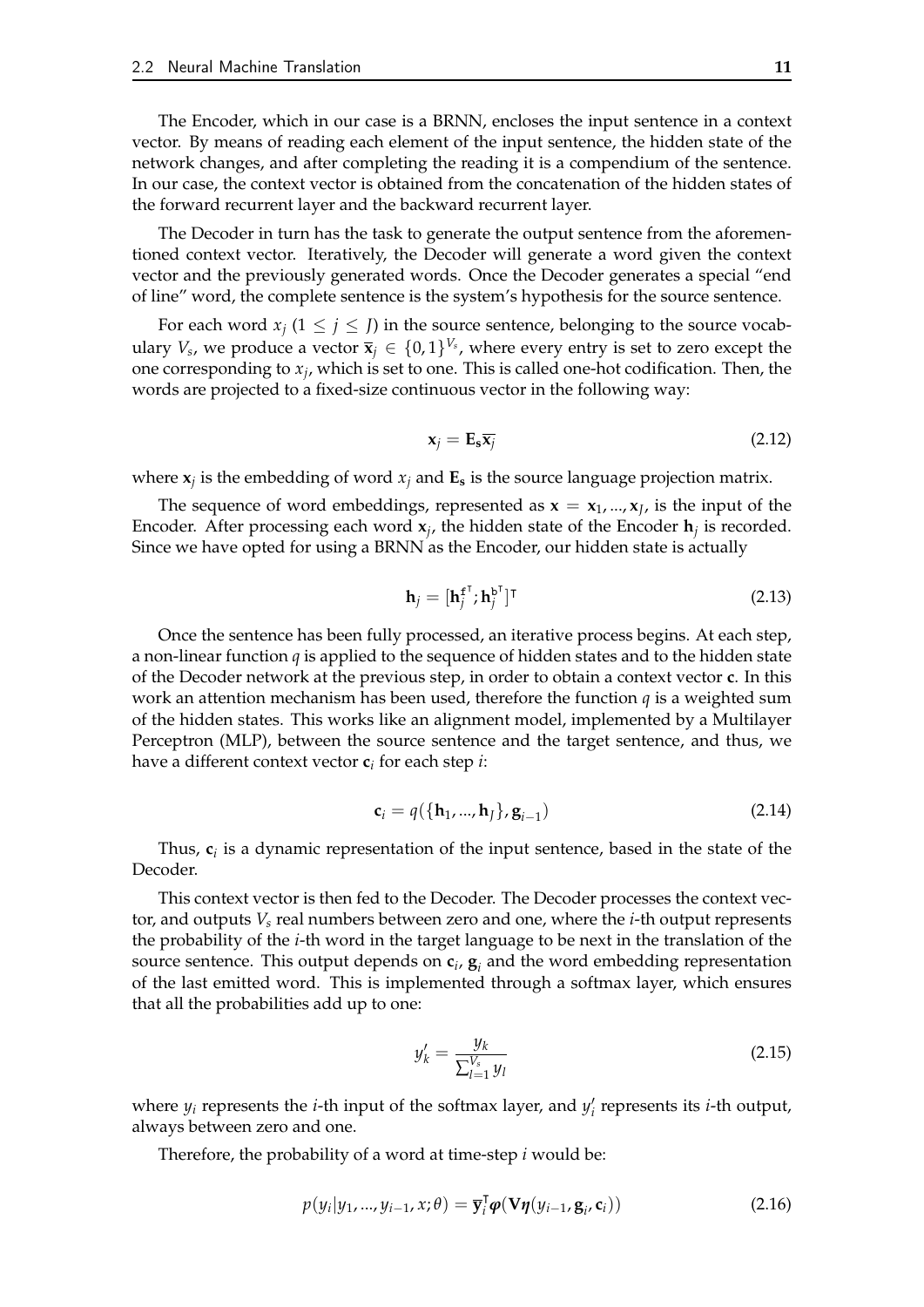where  $\boldsymbol{\varphi}(\cdot)$  is a softmax function,  $\bar{y}_i$  is the one-hot vector representation of word  $y_i$ , **V** is the weight matrix and *η* is the output of a [RNN](#page-38-9) with GRU units and a maxout output layer[\[12\]](#page-40-8).

#### <span id="page-19-0"></span>**2.2.4. Training**

<span id="page-19-1"></span>Following Equation [\(2.1\)](#page-12-2), our network aims to approximate  $P(y|x)$  in the following way:

<span id="page-19-2"></span>
$$
P(y|x) = \prod_{i=1}^{I} P(y_i|y_1, ..., y_{i-1}, x)
$$
\n(2.17)

In order to maximize  $P(y|x)$  for our training set, consisting of a bilingual corpus of S sentence pairs, and according to Equation [\(2.17\)](#page-19-1), we need to find a set of parameters for our model ˆ*θ* such as:

$$
\hat{\theta} = \underset{\theta}{\arg \max} \prod_{s=1}^{S} \prod_{i=1}^{I} p(y_i^{(s)} | y_1^{(s)}, ..., y_{i-1}^{(s)}, x^{(s)}; \theta)
$$

$$
= \underset{\theta}{\arg \max} \sum_{s=1}^{S} \sum_{i=1}^{I} \log(p(y_i^{(s)} | y_1^{(s)}, ..., y_{i-1}^{(s)}, x^{(s)}; \theta))
$$
(2.18)

where  $x^{(s)}$  and  $y^{(s)}$  represent the *s*-th sentence of the training set in the source and target languages respectively, and *I* is the length of the *s*-th target sentence.

Since each word of the system's hypothesis depends on previously generated words and the context vector, and the context vector depends only on the source sentence, both Encoder and Decoder can be trained as a whole to maximize the conditional probability of the target sentences given the source sentences.

So far, we have introduced the knowledge field of Machine Translation. We have outlined the approaches that have been adopted in the last decades to advance the quality of translators, and we have described state-of-the-art techniques that power the top translation software in the field. Finally, we have reviewed in depth the Encoder-Decoder approach and the Neural Networks employed in it. What follows is a description of the work that was carried out in order to perform the experiments.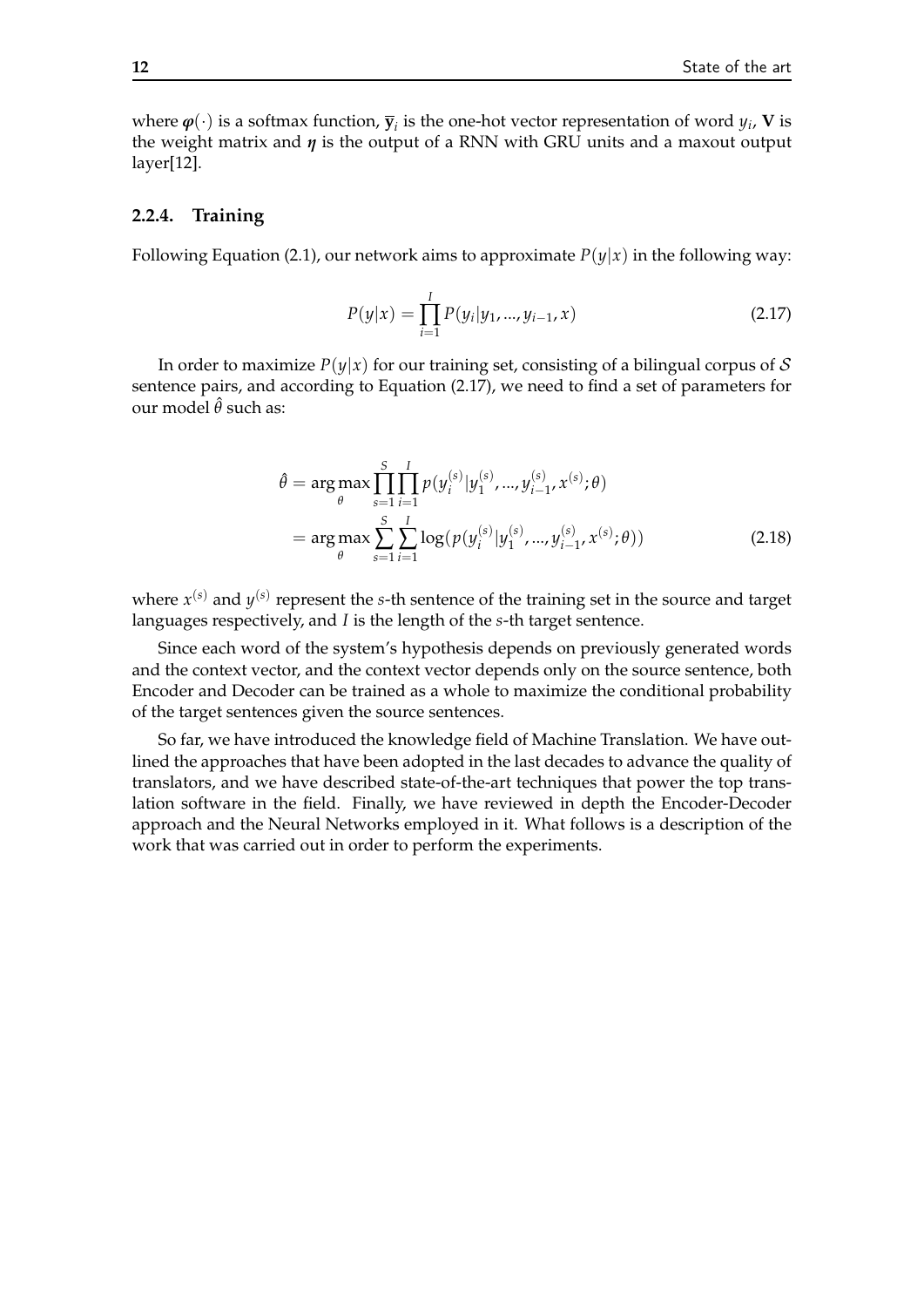# CHAPTER 3 Online learning

### <span id="page-20-1"></span><span id="page-20-0"></span>3.1 Training Neural Networks

Our objective in training is to maximize the log-likelihood of the data we use for training, in an attempt to produce a system that can generalize that set of translations into the overall translation task. By following Equation [\(2.18\)](#page-19-2), we can tune the system parameters *θ* to maximize this sum of log-probabilities. The trainable parameters of [RNNs](#page-38-9) are the weight matrices. Most Neural Network training algorithms are iterative, they update the network weights according to a rule step by step, until a given condition is accomplished. Update rules, step size and stopping condition define the different learning techniques. The following is a classification by step size[\[19\]](#page-41-7):

- **Batch learning** techniques are those that update the weights of the network after the whole training set has been processed. Once the system has evaluated every sample, its weights are updated to fit those, and a new training iteration begins. If the termination condition is reached, the training stops.
- **Mini-batch learning** techniques indicate that the updates must be applied after an arbitrary number of samples have been processed.
- **Online learning** techniques, finally, are those that update the network weights after every single sample. They are a particular interest of us, on account of them being a perfect fit for the situation described at the beginning of this work: improving a system after a new sample is obtained.

With the goal of enhancing a neural translator with its use, a setup like the following can be adopted: the system generates translations for a human translator, who inputs corrected versions of those translations, which the system uses one by one to update the weights of its internal Neural Network.

### <span id="page-20-2"></span>3.2 Online learning algorithms

In the next sections we describe the algorithms we have chosen to compare.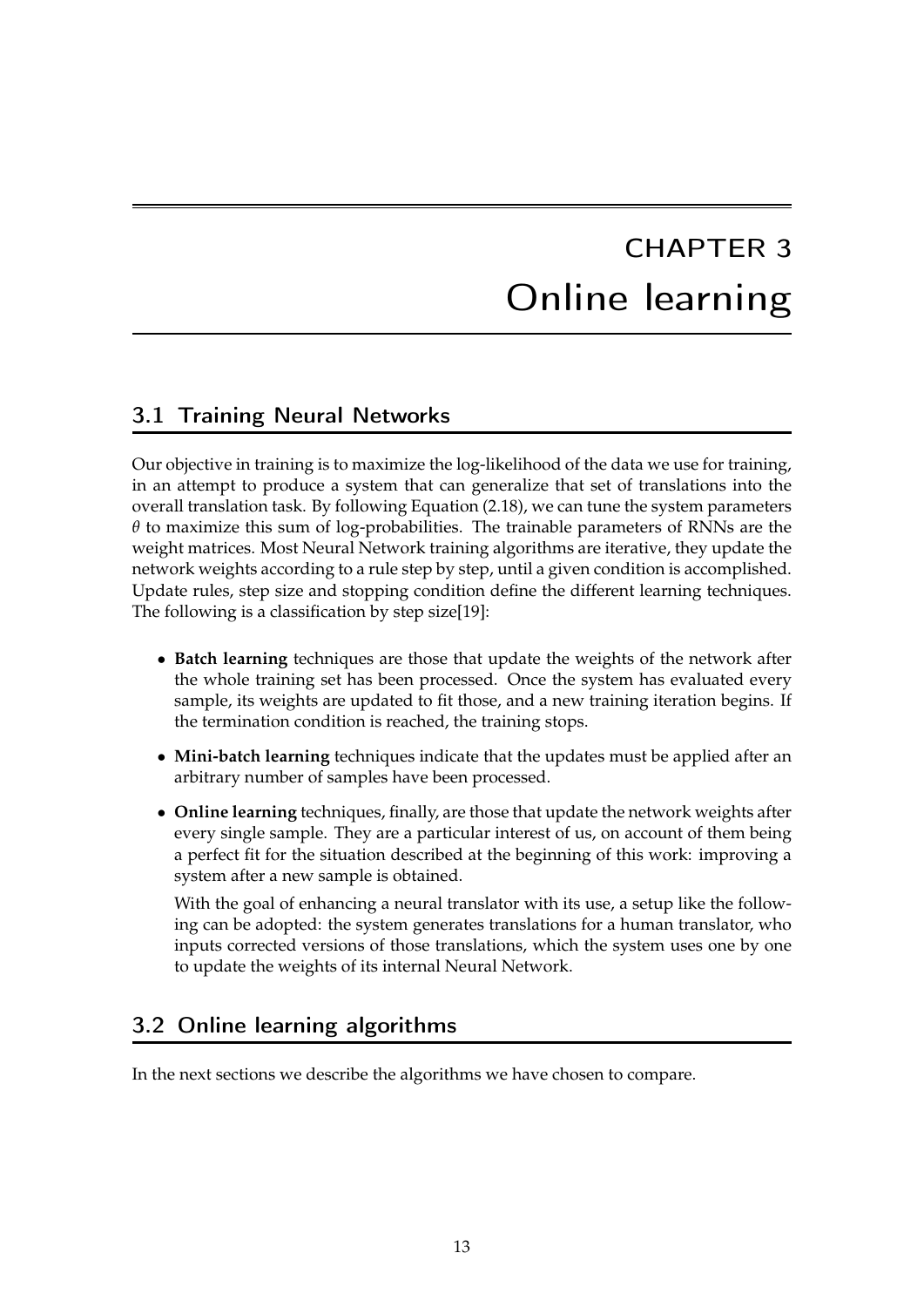#### <span id="page-21-0"></span>**3.2.1. Stochastic Gradient Descent**

<span id="page-21-3"></span>[SGD](#page-38-5) is a learning algorithm[\[22\]](#page-41-8) that approximates Gradient Descent by updating the weights of the system using the following rule:

$$
\theta_s = \theta_{s-1} - \eta \nabla \ell_s(\theta_{s-1})
$$
\n(3.1)

This update is performed with the gradient for each sample of the training set, thus approximating the gradient of the whole set.

In [\(3.1\)](#page-21-3) *η* is the *learning rate*, which sets the pace of the updates to the model. This is the only parameter we can tune in this algorithm. It is usually set to values lower than one, in order to modify the model in small steps towards minima in the error function. Every time the weights of the network are updated, the system tries to improve its performance towards the new sample, and in the process, its performance with previously seen samples may get worse. In order to try to achieve a good performance in the target data of the system as a whole, the learning rate is used. If the learning rate were too high, the system would aggressively try to fit new samples at the expense of past data, resulting likely in an overall bad performance. If it were too small, the network would conservatively learn the data, requiring a very high number of iterations, and thus a very long time, to be trained.

#### <span id="page-21-1"></span>**3.2.2. AdaGrad**

AdaGrad is a family of adaptive, subgradient, online learning algorithms developed in [\[11\]](#page-40-9), based on [SGD,](#page-38-5) that is expected to outperform it for high-dimensional, sparse features. The implementation used in this work is an approximation obtained from [\[13\]](#page-41-9). Its update rule is as follows:

<span id="page-21-4"></span>
$$
v_s = v_{s-1} - \eta G_s^{-1/2} \nabla_v \ell \tag{3.2}
$$

$$
G_s = G_{s-1} + (\nabla_v \ell)^2
$$
\n(3.3)

where *v* is any given weight of  $\theta$ ,  $\nabla_{v}\ell$  represents the gradient of the loss function with the previous weight set with respect to weight  $v$  before processing sample  $s$  and  $G_s$  represents the sum of squared gradients before processing sample *s*. At any given time,  $G_s = \sum_{i=1}^s \nabla_v \ell_i^2$ .

In this case, we also have a *learning rate* parameter that we can tune in order to seek the optimal performance of the algorithm.

#### <span id="page-21-2"></span>**3.2.3. Passive-Aggressive**

Passive-Aggressive are a family of margin-based online learning algorithms, proposed in [\[8\]](#page-40-10). The goal of those algorithms is to find, at each step, the model which, being as close as possible to the current one, achieves some given margin on the current sample. This is a constraint optimization problem that is solved by the Lagrange multipliers technique to find an update rule that meets the conditions. Since the margin requirement might be a hard one, the PA-II and PA-III algorithms include an "aggressiveness" hyperparameter that allows for a trade-off between the desired margin and the proximity to the current model.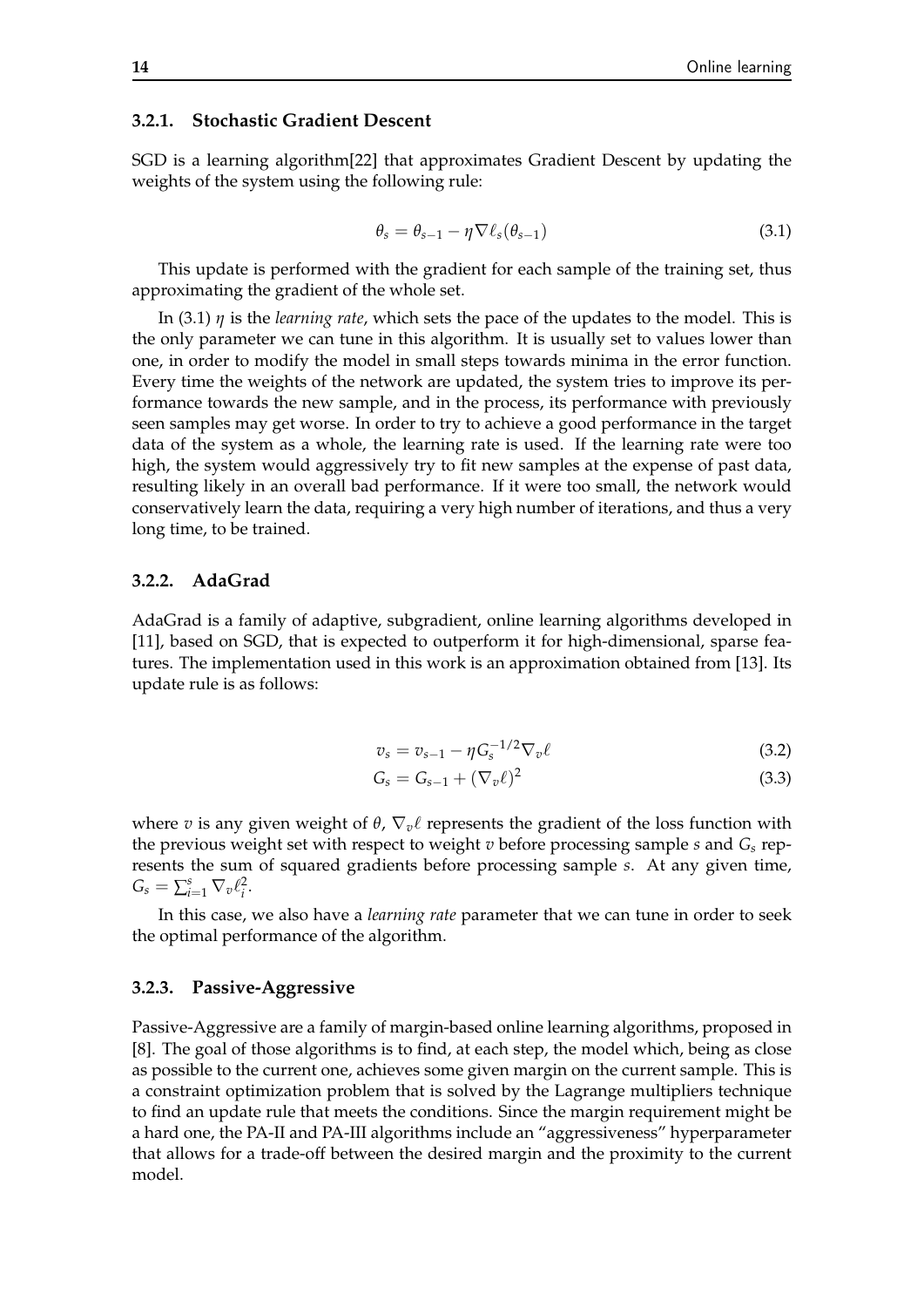<span id="page-22-0"></span>These algorithms have the following update rule:

$$
\boldsymbol{\theta}_{s+1} = \boldsymbol{\theta}_s + \text{sign}(\mathbf{y}_s - \hat{\mathbf{y}}_s) \boldsymbol{\tau}_s \mathbf{x}_s \tag{3.4}
$$

<span id="page-22-1"></span>where  $\tau_s$  depends on the particular algorithm:

$$
\boldsymbol{\tau}_{s} = \begin{cases} \frac{\ell_{s}}{||\mathbf{x}_{s}||^{2}}, & \text{PA} \\ \min(C, \frac{\ell_{s}}{||\mathbf{x}_{s}||^{2}}), & \text{PA-I} \\ \frac{\ell_{s}}{||\mathbf{x}_{s}||^{2} + \frac{1}{2C}}, & \text{PA-II} \end{cases}
$$
(3.5)

where *C* is a parameter called *aggressiveness* in [\[8\]](#page-40-10) and  $\ell_s$  is the value of the loss function at time *t*.

As we can see in Equation [\(3.4\)](#page-22-0) and Equation [\(3.5\)](#page-22-1), PA-I has no hyperparameters and PA-I and PA-II have one: *C*.

In order to solve  $\hat{\theta} = \arg\min_{\theta} \frac{1}{2}$  $\frac{1}{2}||\boldsymbol{\theta} - \boldsymbol{\theta}_s||^2$  s.t.  $\ell(\boldsymbol{\theta}, \mathbf{x}_s, \mathbf{y}_s, \mathbf{h}_s) \leq 0$  we use the Lagrange multipliers technique:

$$
\ell(\boldsymbol{\theta}, \mathbf{x}_s, \mathbf{y}_s, \mathbf{h}_s) = \log p_{\hat{\boldsymbol{\theta}}}(\mathbf{h}_s | \mathbf{x}_s) - \log p_{\hat{\boldsymbol{\theta}}}(\mathbf{y}_s | \mathbf{x}_s)
$$
(3.6)

We start by obtaining Lagrange function:

$$
L(\boldsymbol{\theta}, \lambda) = \frac{1}{2} ||\boldsymbol{\theta} - \boldsymbol{\theta}_s||^2 + \lambda \ell(\boldsymbol{\theta}, \mathbf{x}_s, \mathbf{y}_s, \mathbf{h}_s)
$$
(3.7)

where  $\lambda$  is a Lagrange multiplier.

Next we obtain the gradient, which would be zero at the minimum:

$$
\nabla_{\theta} L(\theta, \lambda) = \theta - \theta_s + \lambda \nabla_{\theta} \ell(\theta, \mathbf{x}_s, \mathbf{y}_s, \mathbf{h}_s) = 0
$$
\n(3.8)

<span id="page-22-3"></span><span id="page-22-2"></span>
$$
\boldsymbol{\theta} = \boldsymbol{\theta}_s - \lambda \nabla_{\boldsymbol{\theta}} \ell(\boldsymbol{\theta}, \mathbf{x}_s, \mathbf{y}_s, \mathbf{h}_s)
$$
(3.9)

Afterwards, we get the pseudo-dual function:

$$
L_D(\boldsymbol{\theta}, \lambda) = \frac{1}{2}\lambda^2 ||\nabla_{\boldsymbol{\theta}} \ell(\boldsymbol{\theta}, \mathbf{x}_s, \mathbf{y}_s, \mathbf{h}_s)||^2 + \lambda \ell(\boldsymbol{\theta}, \mathbf{x}_s, \mathbf{y}_s, \mathbf{h}_s)
$$
(3.10)

As we did before, we look for the minimum:

$$
\frac{\partial L_D(\boldsymbol{\theta}, \lambda)}{\partial \lambda} = \lambda \|\nabla_{\boldsymbol{\theta}} \ell(\boldsymbol{\theta}, \mathbf{x}_s, \mathbf{y}_s, \mathbf{h}_s)\|^2 + \ell(\boldsymbol{\theta}, \mathbf{x}_s, \mathbf{y}_s, \mathbf{h}_s) = 0 \tag{3.11}
$$

$$
\hat{\lambda} = -\frac{\ell(\boldsymbol{\theta}, \mathbf{x}_s, \mathbf{y}_s, \mathbf{h}_s)}{||\nabla_{\boldsymbol{\theta}} \ell(\boldsymbol{\theta}, \mathbf{x}_s, \mathbf{y}_s, \mathbf{h}_s)||^2}
$$
(3.12)

Which is the optimal solution for the Lagrange multiplier *λ*. Along with Equation [\(3.9\)](#page-22-2), we can obtain the pseudo optimal solution:

<span id="page-22-4"></span>
$$
\boldsymbol{\theta} = \boldsymbol{\theta}_s + \frac{\ell(\boldsymbol{\theta}, \mathbf{x}_s, \mathbf{y}_s, \mathbf{h}_s) \nabla_{\boldsymbol{\theta}} \ell(\boldsymbol{\theta}, \mathbf{x}_s, \mathbf{y}_s, \mathbf{h}_s)}{||\nabla_{\boldsymbol{\theta}} \ell(\boldsymbol{\theta}, \mathbf{x}_s, \mathbf{y}_s, \mathbf{h}_s)||^2}
$$
(3.13)

PA-I requires solving  $\hat{\theta} = \arg \min_{\theta} \frac{1}{2}$  $\frac{1}{2}||\theta - \theta_s||^2 + C\zeta$  s.t.  $\ell(\theta, \mathbf{x}_s, \mathbf{y}_s, \mathbf{h}_s) \leq \zeta$ , which is done similarly to equations [3.7](#page-22-3) to [3.13:](#page-22-4)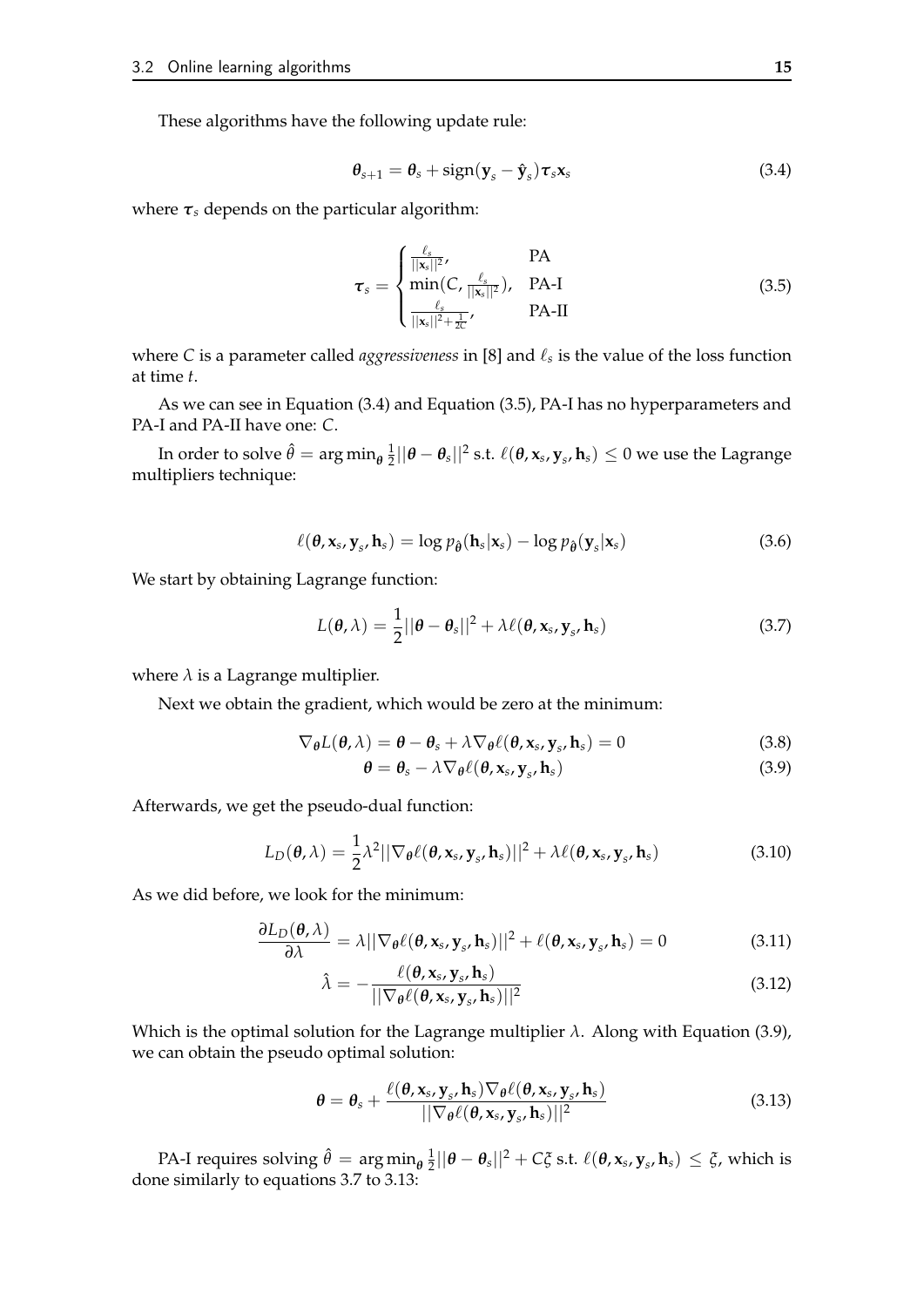$$
L(\theta, \lambda_1, \lambda_2) = \frac{1}{2} ||\theta - \theta_s||^2 + C_{\sigma}^2 + \lambda_1(\ell(\theta, \mathbf{x}_s, \mathbf{y}_s, \mathbf{h}_s) - \xi) - \lambda_2 \xi
$$
  
\n
$$
\nabla_{\theta}L(\theta, \lambda_1, \lambda_2) = \theta - \theta_s + \lambda_1 \nabla_{\theta} \ell(\theta, \mathbf{x}_s, \mathbf{y}_s, \mathbf{h}_s) = 0
$$
  
\n
$$
\theta = \theta_s - \lambda_1 \nabla_{\theta} \ell(\theta, \mathbf{x}_s, \mathbf{y}_s, \mathbf{h}_s)
$$
  
\n
$$
\frac{\partial L(\theta, \lambda_1, \lambda_2)}{\partial \xi} = C - \lambda_1 - \lambda_2 = 0 \rightarrow C = \lambda_1 + \lambda_2
$$
  
\n
$$
L_D(\theta, \lambda_1, \lambda_2) = \frac{1}{2} \lambda_1^2 ||\nabla_{\theta} \ell(\theta, \mathbf{x}_s, \mathbf{y}_s, \mathbf{h}_s)||^2 + C_{\sigma}^2
$$
  
\n
$$
+ \lambda_1 \ell(\theta, \mathbf{x}_s, \mathbf{y}_s, \mathbf{h}_s) - (\lambda_1 + \lambda_2) \xi
$$
  
\n
$$
\frac{\partial L_D(\theta, \lambda_1, \lambda_2)}{\partial \lambda_1} = \lambda_1 ||\nabla_{\theta} \ell(\theta, \mathbf{x}_s, \mathbf{y}_s, \mathbf{h}_s)||^2 + \ell(\theta, \mathbf{x}_s, \mathbf{y}_s, \mathbf{h}_s) = 0
$$
  
\n
$$
\hat{\lambda}_1 = \min(C, -\frac{\ell(\theta, \mathbf{x}_s, \mathbf{y}_s, \mathbf{h}_s)||^2}{||\nabla_{\theta} \ell(\theta, \mathbf{x}_s, \mathbf{y}_s, \mathbf{h}_s)||^2})
$$
  
\n
$$
\theta = \theta_s - \min(C, -\frac{\ell(\theta, \mathbf{x}_s, \mathbf{y}_s, \mathbf{h}_s)||^2}{||\nabla_{\theta} \ell(\theta, \mathbf{x}_s, \mathbf{y}_s, \mathbf{h}_s)||^2}) \nabla_{\theta} \ell(\theta, \mathbf{x}_s, \
$$

whereas PA-II requires solving

$$
\hat{\theta} = \underset{\theta}{\arg\min} \frac{1}{2} ||\boldsymbol{\theta} - \boldsymbol{\theta}_s||^2 + C\zeta^2 \text{ s.t. } \ell(\boldsymbol{\theta}, \mathbf{x}_s, \mathbf{y}_s, \mathbf{h}_s) \leq \zeta
$$

$$
L(\theta, \lambda) = \frac{1}{2} ||\theta - \theta_s||^2 + C\zeta^2 + \lambda(\ell(\theta, \mathbf{x}_s, \mathbf{y}_s, \mathbf{h}_s) - \zeta)
$$
  
\n
$$
\nabla_{\theta}L(\theta, \lambda) = \theta - \theta_s + \lambda \nabla_{\theta}\ell(\theta, \mathbf{x}_s, \mathbf{y}_s, \mathbf{h}_s) = 0
$$
  
\n
$$
\theta = \theta_s - \lambda \nabla_{\theta}\ell(\theta, \mathbf{x}_s, \mathbf{y}_s, \mathbf{h}_s) = 0
$$
  
\n
$$
\frac{\partial L(\theta, \lambda)}{\partial \zeta} = 2C\zeta - \lambda = 0 \rightarrow \zeta = \frac{\lambda}{2C}
$$
  
\n
$$
L_D(\theta, \lambda) = \frac{1}{2}\lambda^2 ||\nabla_{\theta}\ell(\theta, \mathbf{x}_s, \mathbf{y}_s, \mathbf{h}_s)||^2 + C\left(\frac{\lambda}{2C}\right)^2
$$
  
\n
$$
+ \lambda\ell(\theta, \mathbf{x}_s, \mathbf{y}_s, \mathbf{h}_s) - \lambda\left(\frac{\lambda}{2C}\right)
$$
  
\n
$$
\frac{\partial L_D(\theta, \lambda)}{\partial \lambda} = \lambda ||\nabla_{\theta}\ell(\theta, \mathbf{x}_s, \mathbf{y}_s, \mathbf{h}_s)||^2 + \frac{\lambda}{2C} + \ell(\theta, \mathbf{x}_s, \mathbf{y}_s, \mathbf{h}_s) - \frac{\lambda}{C} = 0
$$
  
\n
$$
\hat{\lambda}_1 = -\frac{\ell(\theta, \mathbf{x}_s, \mathbf{y}_s, \mathbf{h}_s)}{||\nabla_{\theta}\ell(\theta, \mathbf{x}_s, \mathbf{y}_s, \mathbf{h}_s)||^2 - \frac{1}{2C}}
$$
  
\n
$$
\theta = \theta_s + \frac{\ell(\theta, \mathbf{x}_s, \mathbf{y}_s, \mathbf{h}_s) \nabla_{\theta}\ell(\theta, \mathbf{x}_s, \mathbf{y}_s, \mathbf{h}_s)||^2 - \frac{1}{2C}}
$$
(3.15)

As can be seen in Equation [\(3.13\)](#page-22-4),  $\theta$  is found in both sides of the equation, thus the need for the approximation using fixed-point iterators, which can be seen in Algorithm [3.1](#page-24-0) for the PA algorithm, while PA-I and PA-II are identical, requiring only a change in the update line for the corresponding formula, to be like Equation [\(3.14\)](#page-22-4) and Equation [\(3.15\)](#page-22-4).

Although the implementation is further explained in Section [4.1.2,](#page-26-3) it is worth noting that in the preliminary experiments no promising results were achieved with either of the three versions of the algorithm, and therefore it was dropped from the experimentation plan towards the end of the project.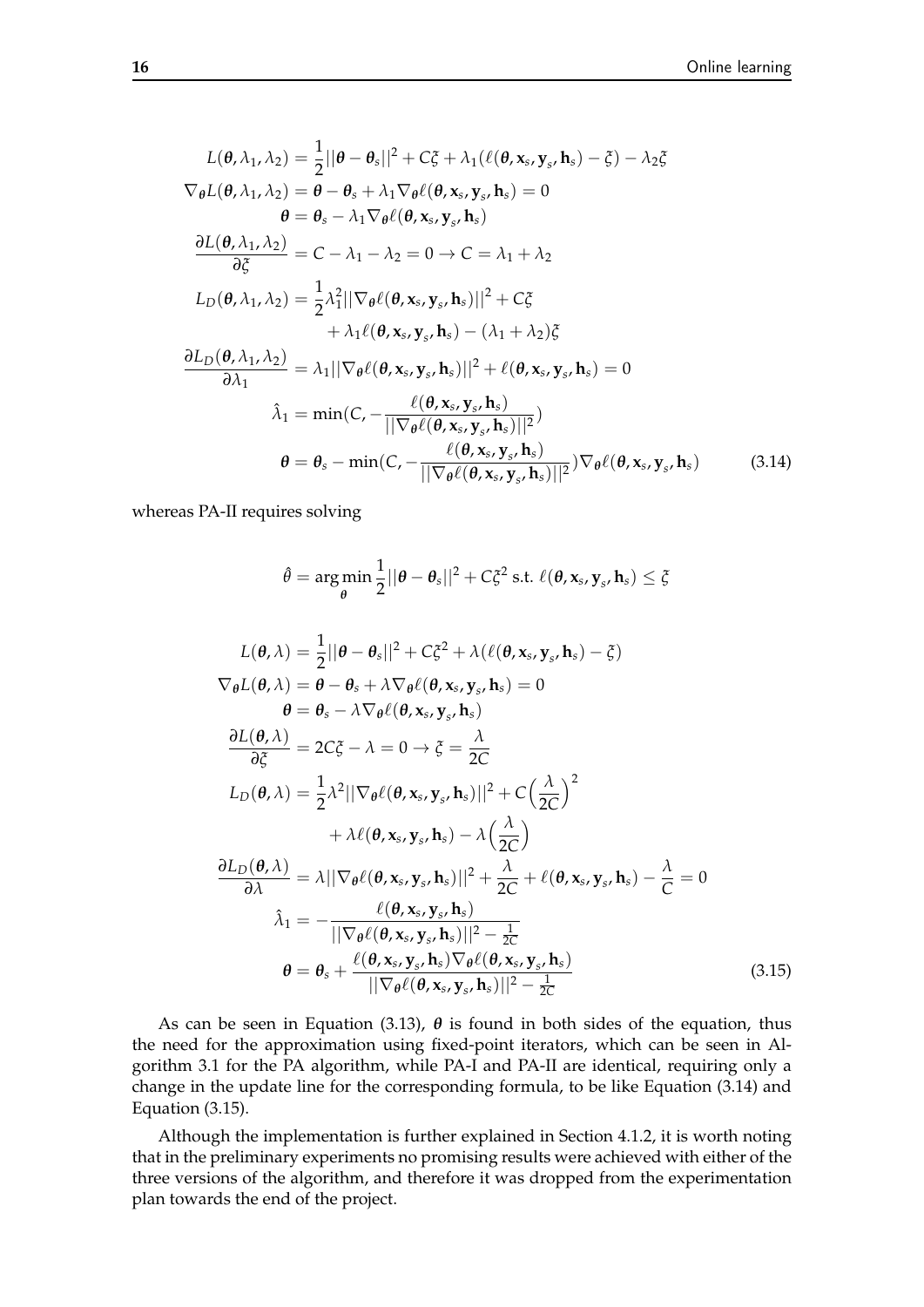#### <span id="page-24-0"></span>**Input:**

Parameters at the beginning of the iteration *θ<sup>s</sup>* Source sentence **x***<sup>s</sup>* Target sentence **y***<sup>s</sup>* Hypothesis **h***<sup>s</sup>* **Output:** *θnew* **Initialization:**  $\theta_{new} = \theta_s$ **repeat** 1.  $\theta_{old} = \theta_{new}$ 2.  $\theta_{new} = \theta_s + \frac{\ell(\theta_{old}, \mathbf{x}_s, \mathbf{y}_s, \mathbf{h}_s) \nabla_{\theta = \theta_{old}} \ell(\theta, \mathbf{x}_s, \mathbf{y}_s, \mathbf{h}_s)}{||\nabla_{\theta = \theta_{old}} \ell(\theta, \mathbf{x}_s, \mathbf{y}_s, \mathbf{h}_s)||^2}$  $||\nabla_{\boldsymbol{\theta}=\boldsymbol{\theta}_{old}} \ell(\boldsymbol{\theta},\mathbf{x}_{s},\mathbf{y}_{s},\mathbf{h}_{s})||^{2}$ **until**  $\theta_{old} == \theta_{new}$ 

**Algorithm 3.1:** Passive-Aggressive approximation pseudocode.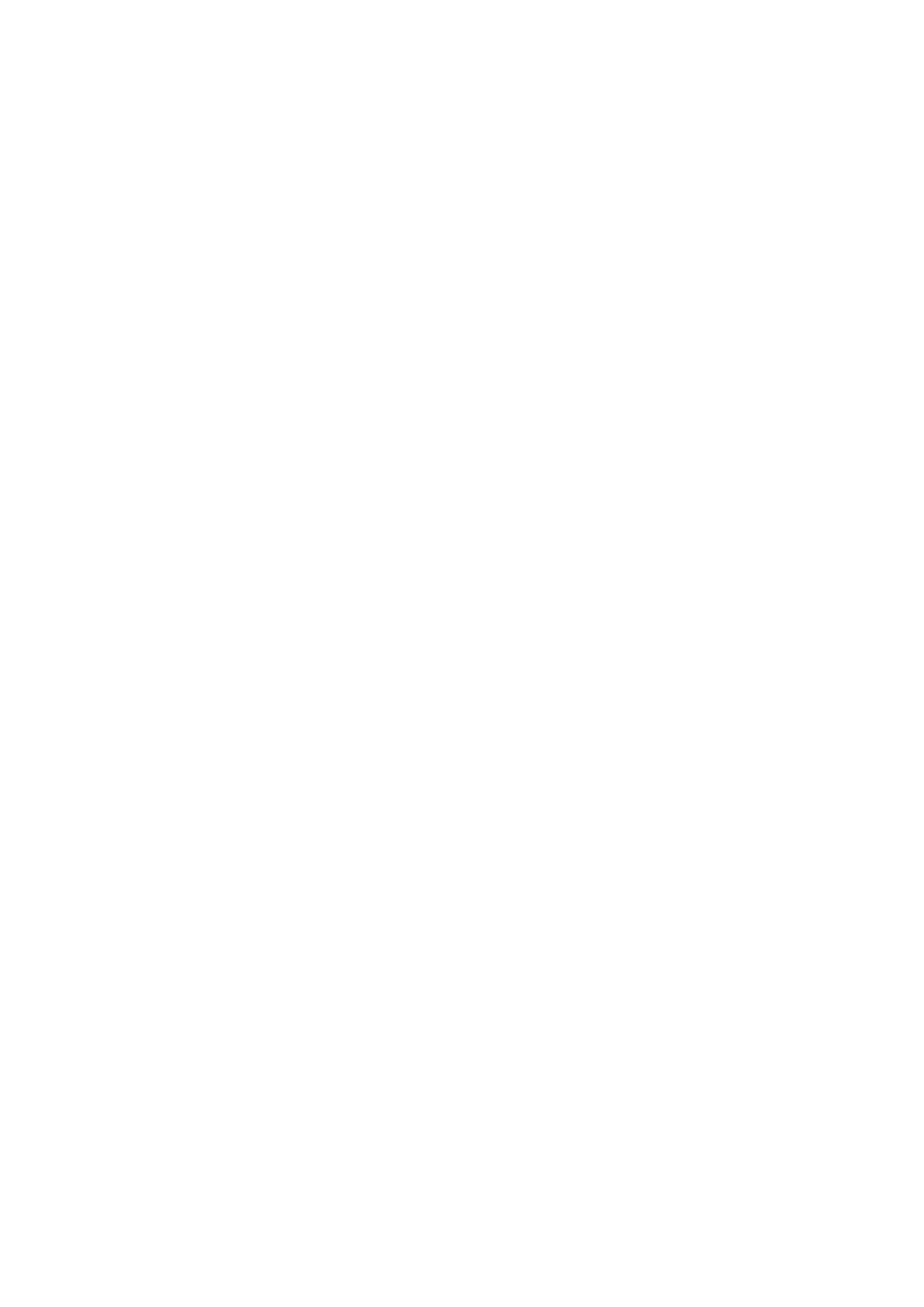## CHAPTER 4 Experiments

#### <span id="page-26-1"></span><span id="page-26-0"></span>4.1 Software

The [NMT](#page-38-6) system used in the experiments of this work are built in a Python library called GroundHog, and the pertinent modifications were made with Theano, another Python library on which GroundHog is based.

#### <span id="page-26-2"></span>**4.1.1. Theano**

Theano is a Python library that allows for the compilation and optimization of symbolicallyspecified linear algebra functions[\[2,](#page-40-11) [26\]](#page-41-10). It also allows for the execution of those operations in GPUs easily, which greatly speeds up computations when a GPU is available.

It was extensively used on top of GroundHog to implement the AdaGrad and Passive-Aggressive algorithm in this work. The [SGD](#page-38-5) algorithm was already implemented on GroundHog.

The main part of the training algorithms is the update rule, and its application is implemented through Theano functions. A Theano function, in a simplified way, is a routine that has input values, output values and update rules. Those update rules were used to implement the weight and parameter updates in the learning algorithms. They are executed "in parallel", meaning that if a variable was updated in the function but a different update depended on that variable, the latter update would be performed as if the variable had not been updated yet, using its previous value.

#### <span id="page-26-3"></span>**4.1.2. GroundHog**

Ground $Hog<sup>1</sup>$  $Hog<sup>1</sup>$  $Hog<sup>1</sup>$  is a library developed in Python that uses the library Theano. It provides tools to build [RNNs](#page-38-9) with ease, keeping track of trainable parameters and showcasing how to use its parts.

GroundHog was developed by the Lisa lab in the Université de Montréal by Razvan Pascanu, KyungHyun Cho and Caglar Gulcehre; and is licensed under the 3-clause BSD license.

This project began with the analysis and experimentation with GroundHog in order to understand its structure and information flow. The neural translation system implemented in GroundHog is completely configured through a big dictionary of options that rule the networks' architecture, the input processing, the training details... The use of a

<span id="page-26-4"></span><sup>1</sup>https://github.com/pascanur/GroundHog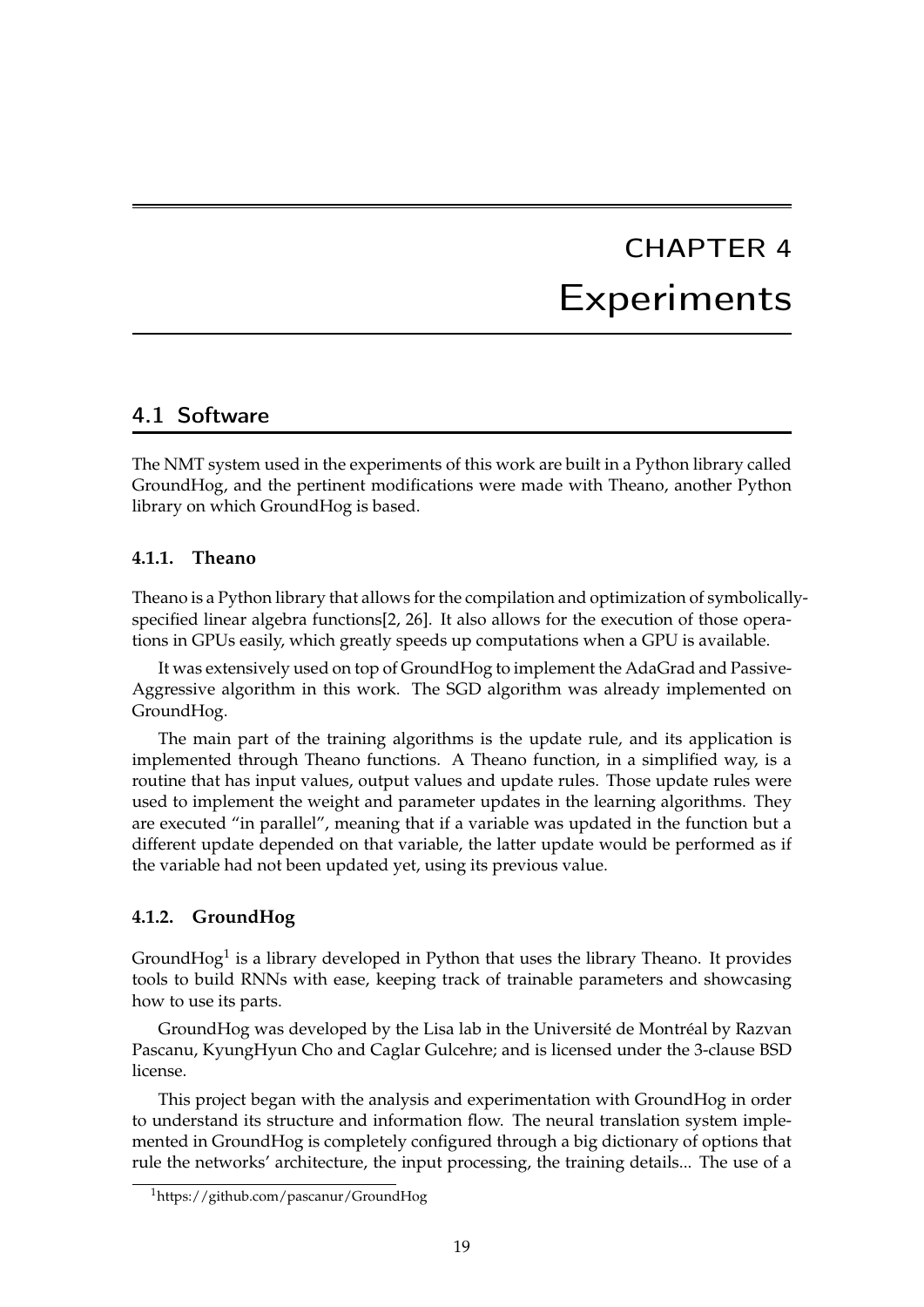huge data container that is being accessed by all parts of the library makes it difficult to understand the dependencies between modules, and consequently the first part of this work included small refactorings that limited the visibility of the state and enhanced in general the structure of the library.

Moreover, since most of the functionalities provided by the library were tightly coupled in scripts, a separated code repository was created in order to fulfill the role of some of those features and allow for nimble experimentation without having to deal with binary state files. Before this change, a GroundHog NMT system would consist of a file containing the weight values of the networks and a state file, representing a dictionary of the model structure and training details; both stored as binary files. With this latter repository of code, the state would be stripped of its role in the training and a command-line interface would assume the responsibility of dealing with the choice of training algorithm, its hyperparameters, input processing and input and output files, among others.

The creation of this tool was essential to the project, because it allowed for the automatization of batches of experiments and their logging.

Secondly, once the algorithms detailed in Chapter [3](#page-20-0) had been researched, they were implemented in the GroundHog repository, for coherence with the other learning algorithms already provided. An implementation detail is provided below:

#### **SGD**

An implementation of [SGD](#page-38-5) was already available in GroundHog main repository, and very few modifications were necessary:

• The original implementation introduced **noise** in both the input data and the weights of the networks, and it had been programmed with mini-batch learning in mind. This had the effect of quickly distorting the model even when a very small learning rate was in use, because the noise was not regulated by the learning rate, and in online learning the noise injections in the weights were several hundreds of times more frequent than in the mini-batch tasks that the model was tested on.

The needed modification was to include a flag in the training process which the algorithm implementation would read to know whether to inject noise in the model and data. This flag was disabled for all the experiments in this work, so noise was effectively absent during the retraining.

• Some of the code in the implementation was redundant and was thus trimmed down to its essence in order to avoid bugs and bad performance.

#### **AdaGrad**

Given how close the update rule of the approximation of AdaGrad is to the update rule of plain SGD, the implementation of AdaGrad was heavily based on the provided SGD implementation. A small modification was needed at first to store the accumulated squared gradients of the weights, for each weight, which in Equation [\(3.2\)](#page-21-4) is represented by *G<sup>s</sup>* .

Theano update rules are applied in parallel, so it is not possible to update a value and readily use that value for a different value update. Thus, our coded version of the update rule is equivalent to Equation [\(3.2\)](#page-21-4), but in order to improve the performance by using only one Theano function instead of two, the following transformation is applied:

$$
v_s = v_{s-1} - \eta (G_{s-1} + (\nabla_v \ell)^2)^{-1/2} \nabla_v \ell \tag{4.1}
$$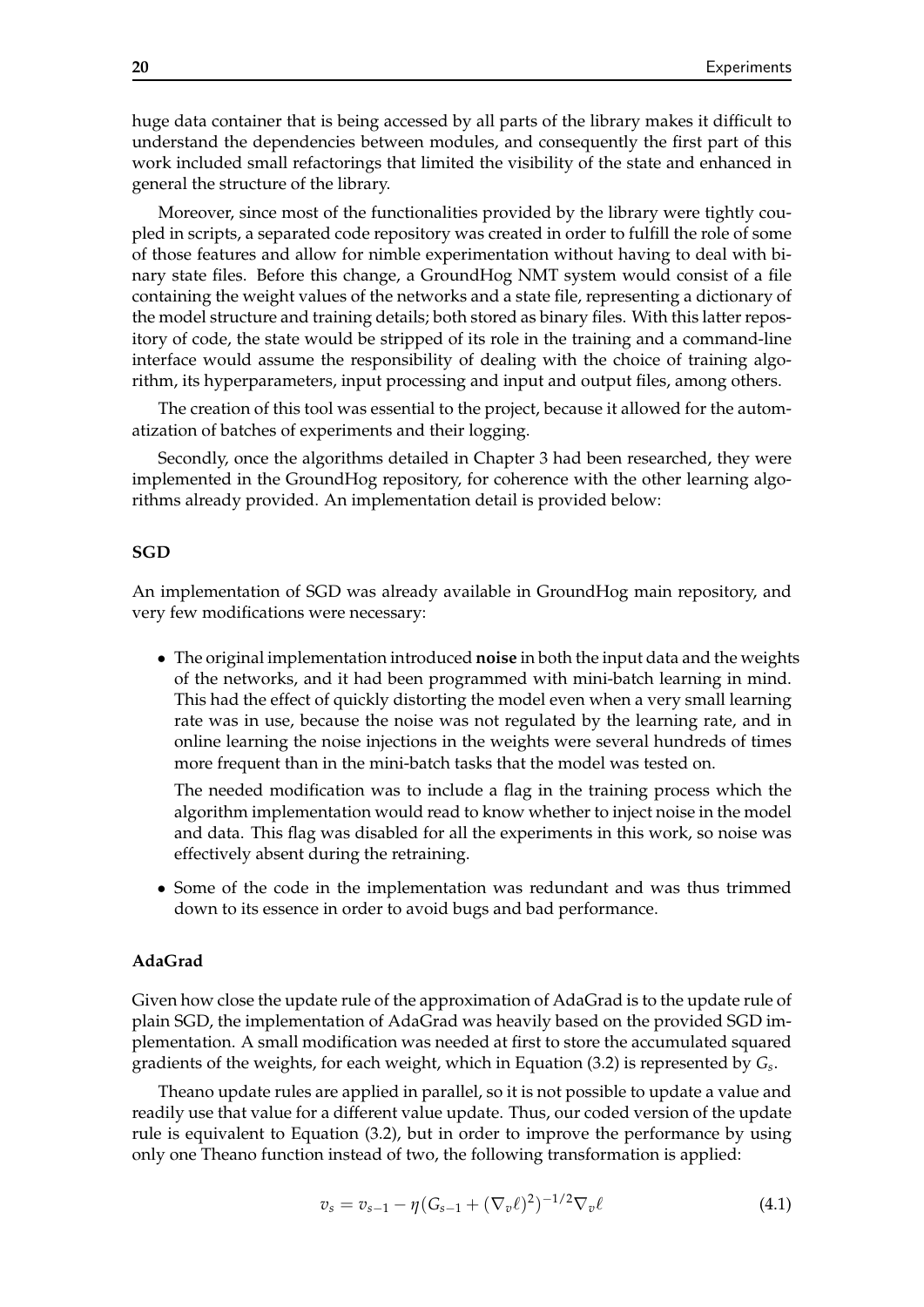This way, all the weights and *G<sup>s</sup>* for all *s* are updated in parallel with their correct values.

#### **Passive-Aggressive**

The Passive-Aggressive approximation algorithm is different to the previous two and the other algorithms available in GroundHog in that it is iterative. For each sample, it was expected to be executed repeatedly until some degree of convergence was achieved. This difference called for evaluation of the loss and the norm of the updates in each training step and branching on the result.

Another difference present in this algorithm is that it explicitly required the hypotheses emitted by the model to update the weights. This difference warranted a change in the interface of the training algorithms to include the last generated hypothesis in each training step.

Moreover, as can be observed in Algorithm [3.1,](#page-24-0) we need to store a copy of the weights at the beginning of each iteration  $(\theta_s)$  to use them in the internal iterative process of the algorithm. To that end, a new set of matrices with the same shape as those of the weights of the networks were created and their value is assigned at the beginning of each iteration.

#### <span id="page-28-1"></span>**Input:**

Training data: (**x**1, **y**<sup>1</sup> ), ...,(**x***N*, **y***<sup>N</sup>* ) Parameters of the model: *θ* Aggressiveness: *C* (only for PA-I and PA-II) **Output:** Retrained parameters of the model *θ* Set of hypotheses generated by the model during the process:  $(\mathbf{h}_1, ..., \mathbf{h}_N)$ **for each** (**x***<sup>s</sup>* , **y***<sup>s</sup>* ) in the training data **do** Obtain hypothesis from **x***<sup>s</sup>* : **h***<sup>s</sup>*  $\theta$ <sup>*s*</sup> =  $\theta$  $\theta_{new} = \theta$ **repeat**  $\theta = \theta_{new}$  $\theta$ <sub>new</sub> =  $\sqrt{ }$  $\int$  $\overline{\mathcal{L}}$  $\theta_s + \frac{\ell(\theta, \mathbf{x}_s, \mathbf{y}_s, \mathbf{h}_s) \nabla_{\theta} \ell(\theta, \mathbf{x}_s, \mathbf{y}_s, \mathbf{h}_s)}{||\nabla_{\theta} \ell(\theta, \mathbf{x}_s, \mathbf{y}_s, \mathbf{h}_s)||^2}$  $||\nabla_{\boldsymbol{\theta}} \ell(\boldsymbol{\theta}, \mathbf{x}_{s}, \mathbf{y}_{s}, \mathbf{h}_{s})||^{2}$ for PA  $\theta_s - \min(C, -\frac{\ell(\theta, \mathbf{x}_s, \mathbf{y}_s, \mathbf{h}_s)}{\|\nabla_{\theta} \ell(\theta, \mathbf{x}_s, \mathbf{y}_s, \mathbf{h}_s)}$  $\frac{\ell(\boldsymbol{\theta},\mathbf{x}_{s},\mathbf{y}_{s},\mathbf{n}_{s})}{\|\nabla_{\boldsymbol{\theta}}\ell(\boldsymbol{\theta},\mathbf{x}_{s},\mathbf{y}_{s},\mathbf{h}_{s})\|^{2}})\nabla_{\boldsymbol{\theta}}\ell(\boldsymbol{\theta},\mathbf{x}_{s},\mathbf{y}_{s})$ for PA-I  $\theta_s + \frac{\ell(\theta, \mathbf{x}_s, \mathbf{y}_s, \mathbf{h}_s) \nabla_{\theta} \ell(\theta, \mathbf{x}_s, \mathbf{y}_s, \mathbf{h}_s)}{||\nabla_{\theta} \ell(\theta, \mathbf{x}_s, \mathbf{y}_s, \mathbf{h}_s)||^2 - 1}$  $||\nabla_{\theta} \ell(\theta, \mathbf{x}_s, \mathbf{y}_s, \mathbf{h}_s)||^2 - \frac{1}{2C}$ for PA-II  $\text{until } \theta == \theta$ <sub>new</sub> **end for**

**Algorithm 4.1:** Passive-Aggressive approximation execution flow.

#### <span id="page-28-0"></span>4.2 Experimentation framework

A model already trained with GroundHog was used for each of the following four translation tasks: Xerox English to Spanish, Xerox Spanish to English, EU English to Spanish and EU Spanish to English. Those models (one for each task) underwent the following process of online training: for each sample  $(x, y)$  in the development set of the task, the model was fed the source sentence *x*, a hypothesis *h* was obtained from it, the hypothesis was stored and the model was retrained with the pair (*x*, *y*). The performance of the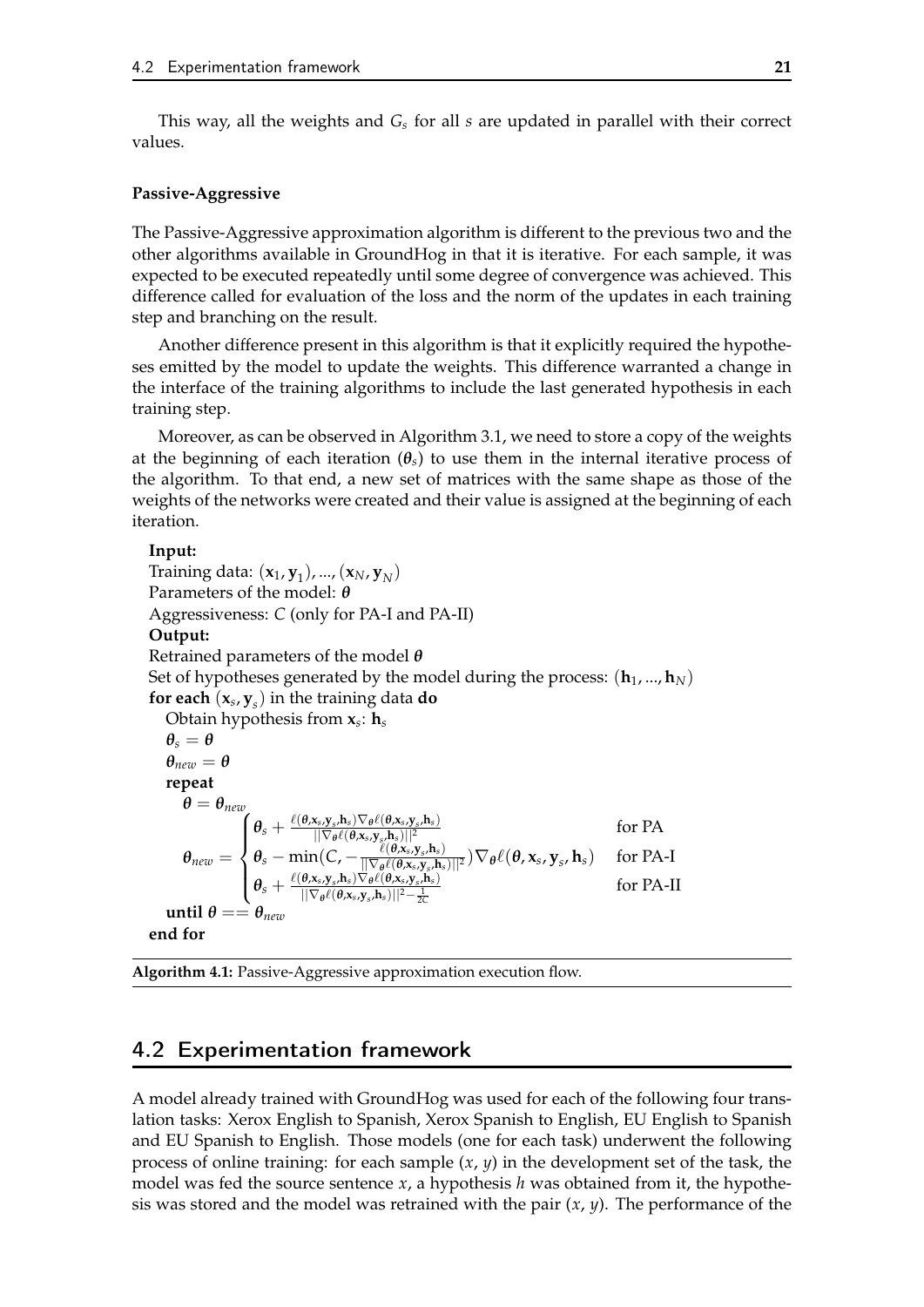<span id="page-29-0"></span>

| Corpus | Task    | Set size    |             | Preprocessing | $V_s$ |       |
|--------|---------|-------------|-------------|---------------|-------|-------|
|        |         | Development | <b>Test</b> |               |       |       |
| Xerox  | $En-Es$ | 1012        | 1125        | Lowercase     | 11425 | 14480 |
|        | Es-En   | 1012        | 1125        | Lowercase     | 14480 | 11425 |
| EU     | En-Es   | 400         | 800         | None          | 30001 | 30001 |
|        | Es-En   | 400         | 800         | None          | 30001 | 30001 |

**Table 4.1:** Corpora characteristics. Set size for development and test is given in number of sentence pairs.

model was obtained by comparing the list of hypothesis *h* and the list of target sentences *y* in the development set.

The result of this comparison is the [BiLingual Evaluation Understudy \(BLEU\)](#page-38-14) score[\[21\]](#page-41-11). [BLEU](#page-38-14) is based on the *n-gram precision* and aims to measure the correspondence between machine-generated translations and human-generated ones. [\[21\]](#page-41-11) shows that this measure is highly correlated with human evaluation, and it is relatively inexpensive to obtain. It is widely used in the [MT](#page-38-2) academia [\[27,](#page-42-0) [7,](#page-40-7) [20,](#page-41-2) [1,](#page-40-12) [13\]](#page-41-9).

Although BLEU is defined for a candidate sentence with one or more reference sentences, in this work only pairs of sentences are used, therefore each candidate sentence is only assigned a single reference sentence.

In order to compute the BLEU score, first we compute its modified n-gram precision. We will only consider n-grams up to  $n = 4$ . To that end, we count all the n-grams of a given order in the candidate sentence. We will call that number Count(n-gram), for each n-gram. For each of those n-grams, we count how many times they appear also in the reference sentence, and we call the minimum of those two numbers Count<sub>clip</sub> (n-gram). Finally, we compute  $\frac{\sum_{n-gram} Count_{clip}(n-gram)}{\sum_{n-gram} Count(n-gram)}$  to obtain the BLEU score of the pair.

When applied to a set of sentences, the formula used is the following[\[21\]](#page-41-11):

$$
p_n = \frac{\sum_{C \in \{C \text{ and } \text{idates}\}} \sum_{n\text{-gram} \in C} Count_{clip}(n\text{-gram})}{\sum_{C \in \{C \text{ and } \text{idates}\}} \sum_{n\text{-gram} \in C} Count(n\text{-gram})}
$$
(4.2)

where  $p_n$  is the modified n-gram precision of degree  $n$ .

We compute the brevity penalty BP as

$$
BP = \begin{cases} 1 & \text{if } c > r \\ e^{(1-r/c)} & \text{if } c \le r \end{cases} \tag{4.3}
$$

where  $r$  is the reference corpus length and  $c$  is the length of the candidate translations.

Finally, we compute the BLEU score as follows:

$$
BLEU = BP \cdot \exp\left(\sum_{n=1}^{N} w_n \log p_n\right)
$$
\n(4.4)

where  $w_n$  are weights used in the weighted geometric average of the modified unigram precisions. In our case,  $N = 4$  and  $w_n = 0.25$  for  $1 \le n \le 4$ .

Two bilingual corpora were used for two tasks and one language-pair. The tasks were *Xerox* (Xerox printer manuals) and *EU* (Bulletin of the European Union), and the chosen language pair was English-Spanish.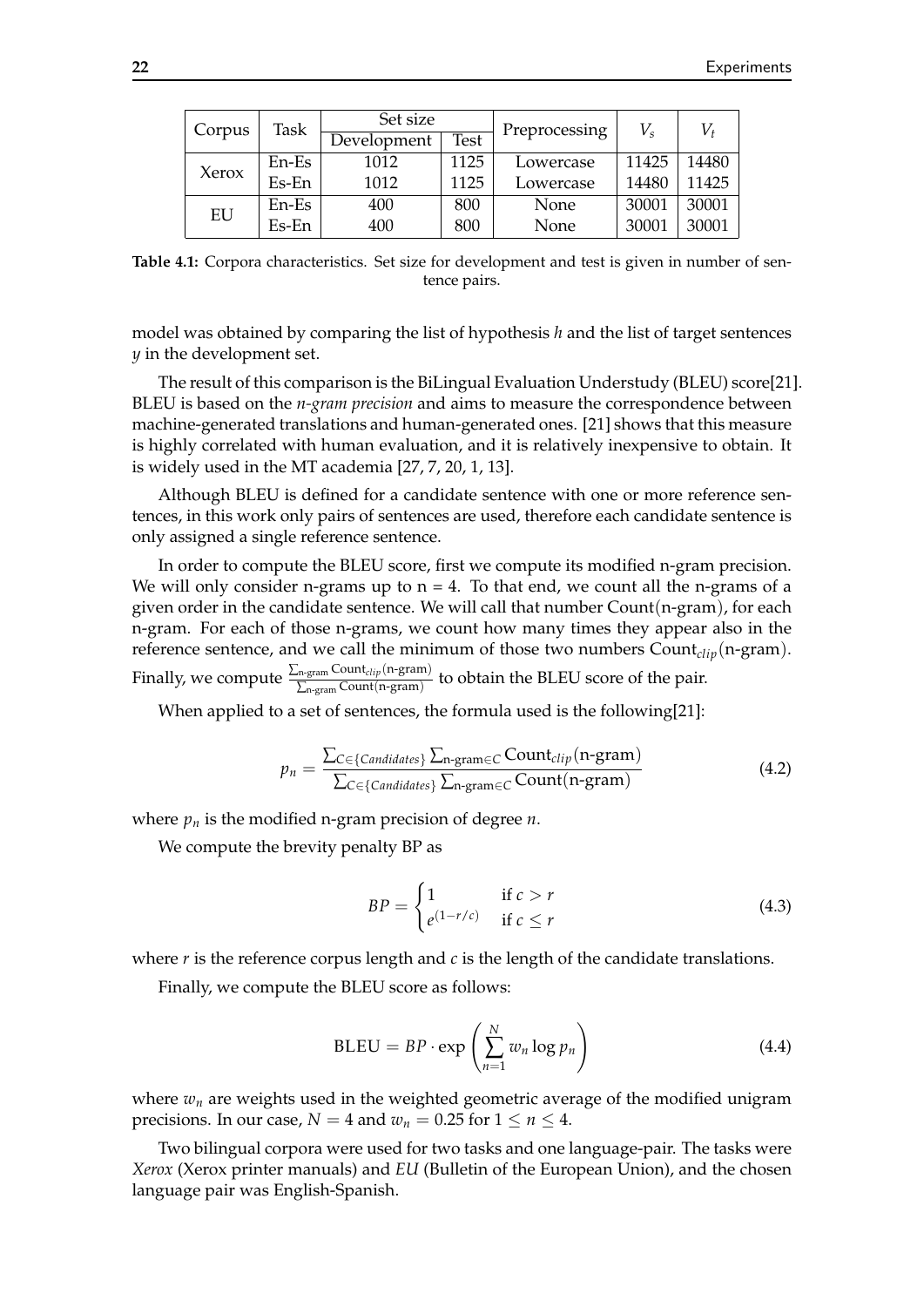<span id="page-30-2"></span>

| Corpus | Task            | <b>Initial BLEU</b> |          |  |
|--------|-----------------|---------------------|----------|--|
|        |                 | Development set     | Test set |  |
| Xerox  | English-Spanish | 66.0                | 55.2     |  |
|        | Spanish-English | 65.3                | 46.1     |  |
| EU     | English-Spanish | 37.2                | 36.8     |  |
|        | Spanish-English | 35.1                | 35.7     |  |

**Table 4.2:** Initial BLEU obtained in each set of each task.

For each task, all source sentences were processed to obtain a list of hypotheses, and the BLEU obtained from comparing this list with the target sentences list. The result is used to gauge the improvement or worsening of the performance of the models, and is included in the tables of the following section.

Additionally, since our models have a computational cost proportional to the size of vocabulary used, the vocabulary used for translation tasks is reduced to a reasonable size. Some of the models have different vocabulary size and this affects both the number of features and their density this data have been provided in Table [4.1](#page-29-0) as well. For example, in the case of the EU models, we are using only the 30000 most frequent words of the corpus. Words that are not found in the vocabulary that appear in the source sentence are all grouped into a special token or symbol, usually called UNK. The model handles UNK as any other word.

The time it took for each of them to finish the training has also been recorded (CPU time) for the sake of comparison, in the case of experiments that involve the *test set*.

#### <span id="page-30-0"></span>4.3 Hyperparameter search

As we have seen in Chapter [3,](#page-20-0) both studied algorithms have a single hyperparameter: the learning rate. In order to make a useful comparison between the algorithms, we are going to try to find the learning rate that works best with each model and task by performing several experiments with the *development set* of each corpus. Once we have found the optimal hyperparameter for each case, we will evaluate the performance of both algorithms with their best hyperparameters for each task, using this time its *test set*.

Additionally, we consider also the possibility of performing several updates after each sample, since this has shown to improve the results in preliminary experiments and is possible within the post-edition context of this work. Therefore, there are two hyperparameters we can tune for our experiments. In the following tables there is the exploration that has been carried out to find the best combination of those for each translation task. In bold are represented the hyperparameters that were chosen for experimentation with the *test set*, and their results in the *development set*.

#### <span id="page-30-1"></span>**4.3.1. Xerox task**

The *Xerox* corpus[\[23\]](#page-41-12) consists of Xerox printer manuals in three different language pairs: Spanish-English, French-English and German-English. In this work only the first one is used, in both translation directions (Spanish to English and English to Spanish). The corpus was tokenized and transformed into lower case, as can be seen in Table [4.1.](#page-29-0) This last transformation is expected to reduce the complexity of the task and allow the translator to achieve a better performance. Hence the BLEU obtained before retraining was as high as 66.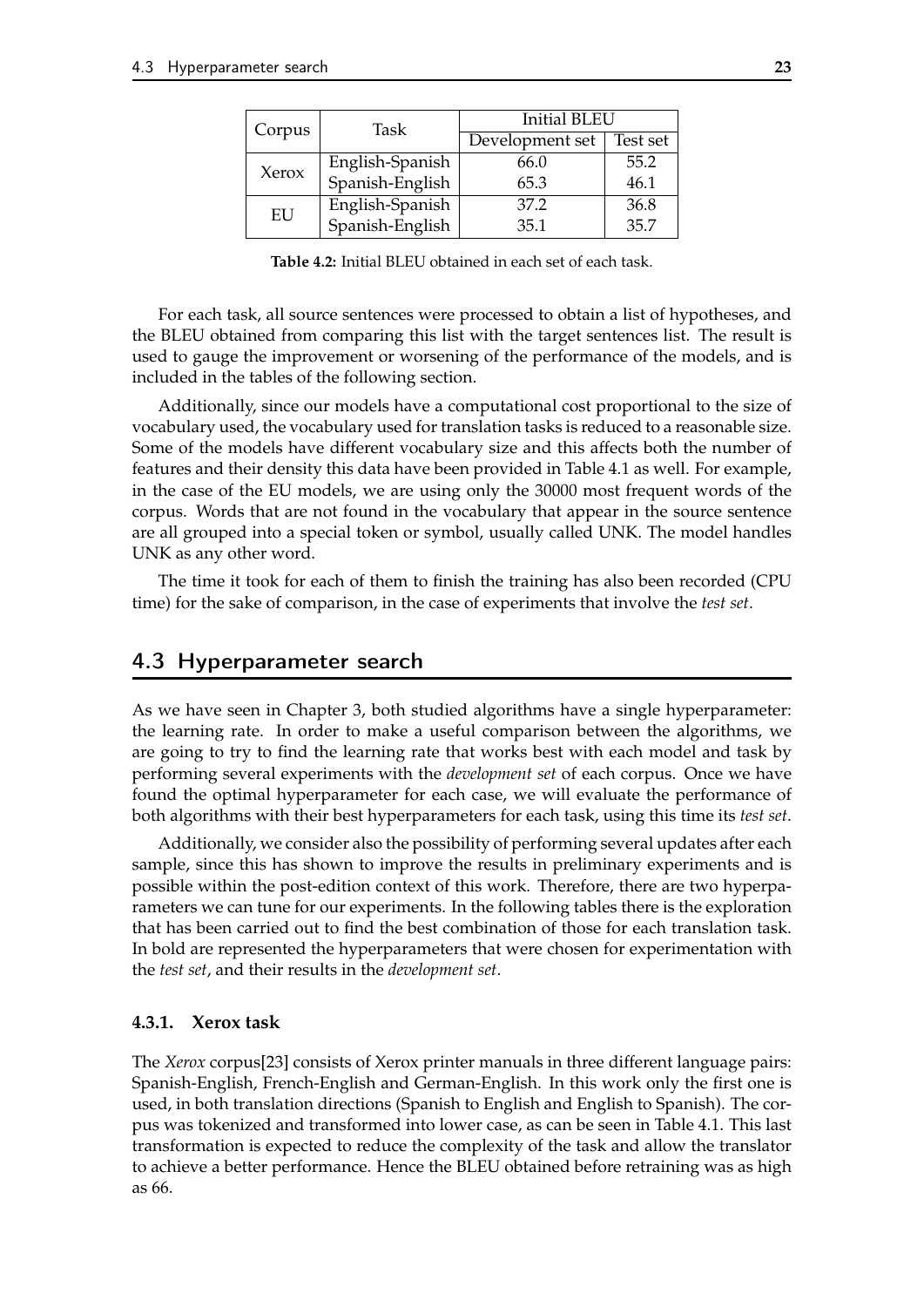<span id="page-31-0"></span>

| Iterations | Learning rate |      |      |      |      |  |  |
|------------|---------------|------|------|------|------|--|--|
|            | 0.05          | 0.1  | 0.2  | 0.4  | 0.8  |  |  |
|            | 66.2          | 66.0 | 65.9 | 64.2 | 61.0 |  |  |
| 3          | 66.0          | 66.2 |      |      |      |  |  |
| 5          | 66.4          | 66.2 | 65.3 | 60.9 |      |  |  |
| 10         | 66.5          | 66.4 | 66.1 | 60.8 |      |  |  |
| 20         | 66.6          | 66.8 |      |      |      |  |  |

<span id="page-31-1"></span>**Table 4.3:** Hyperparameter search for the Xerox task, from English to Spanish, with SGD algorithm.

| Iterations |      |      | Learning rate |       |      |
|------------|------|------|---------------|-------|------|
|            | 0.05 | 0.1  | 0.2           | (0.4) | 0.8  |
|            | 69.9 | 69.9 | 69.8          | 68.7  | 63.7 |
| З          | 70.1 | 69.8 | 70.6          | 68.4  | 61.3 |
| h          | 70.5 | 70.0 | 69.5          | 69.3  | 60.0 |

**Table 4.4:** Hyperparameter search for the Xerox task, from Spanish to English, with SGD algorithm.

#### **SGD**

Table [4.3](#page-31-0) shows general but small improvement using a learning rate lower than 0.2. It is possible that slightly better results could be achieved with even lower learning rates, but those experiments fell outside the scope of this work. The set of hyper parameters (0.05, 5) was selected as a trade-off between performance and quality, since the best result (66.8) was achieved performing 20 iterations per sample, setup which would be liable of slowing down too much translation software.

Table [4.4](#page-31-1) nonetheless showed much better results than Table [4.3,](#page-31-0) arguably because of differences in the models (different number of hidden nodes in their networks, different training time...), or maybe because this task was easier than the former (is translating from English to Spanish harder than from Spanish to English?). The best result in this batch of experiments achieved an improvement of 5.3 points in the BLEU score.

#### **AdaGrad**

<span id="page-31-2"></span>According to Table [4.5,](#page-31-2) the model in the English-Spanish task improved the most by performing 20 training iterations per sample with a learning rate of 0.0001, and just as well by performing 3 iterations per sample with a learning rate of 0.0005. Since speed

| Iterations | Learning rate |        |        |        |  |  |
|------------|---------------|--------|--------|--------|--|--|
|            | $5e-5$        | $1e-4$ | $5e-4$ | $1e-3$ |  |  |
|            | 67.5          | 67.7   | 69.0   | 67.7   |  |  |
| 3          | 67.7          | 68.2   | 69.4   | 68.0   |  |  |
| 5          | 67.8          | 68.8   | 69.3   | 68.3   |  |  |
| 10         | 68.3          | 69.1   | 68.6   | 67.6   |  |  |
| 20         | 68.9          | 69.4   | 68.9   | 66.6   |  |  |

**Table 4.5:** Hyperparameter search for the Xerox task, from English to Spanish, with AdaGrad algorithm.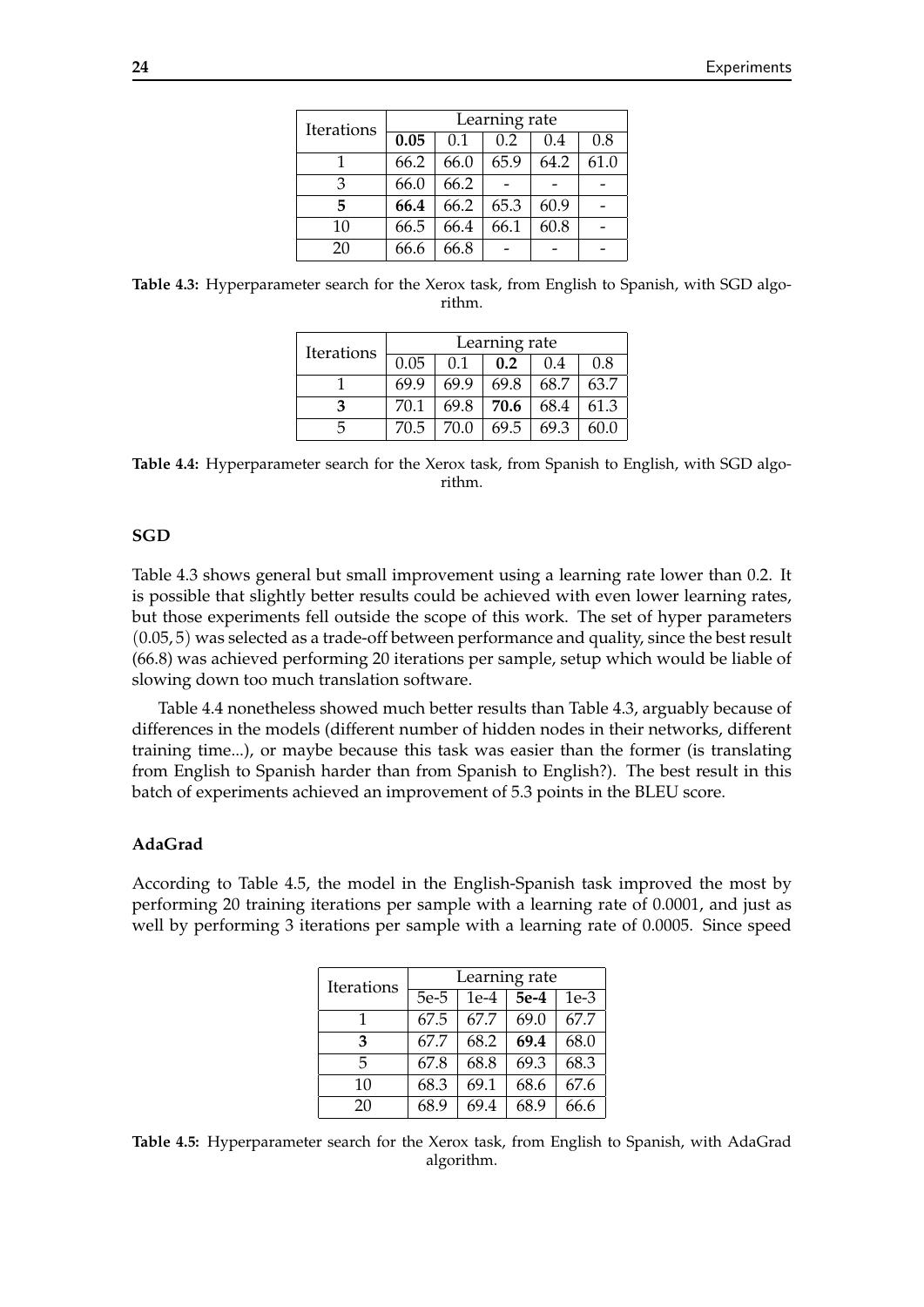|            | Learning rate |        |        |      |        |  |
|------------|---------------|--------|--------|------|--------|--|
| Iterations | $5e-5$        | $1e-4$ | $5e-4$ | 1e-3 | $5e-3$ |  |
|            | 69.9          | 69.8   | 71.0   | 70.8 | 59.8   |  |
|            | 69.8          | 70.2   | 71.1   |      |        |  |
|            | 69.8          | 70.1   | 71.7   | 70.5 | 57.6   |  |

<span id="page-32-2"></span><span id="page-32-1"></span>**Table 4.6:** Hyperparameter search for the Xerox task, from Spanish to English, with AdaGrad algorithm.

| Iterations |      |     | Learning rate        |       |      |
|------------|------|-----|----------------------|-------|------|
|            | 0.05 | 0.1 | $\vert 0.2 \vert$    | (0.4) | 0.8  |
|            | 35.5 |     | $35.3$   35.4   34.8 |       | 33.3 |
|            | 35.3 |     | 35.5 36.1 35.6       |       | 35.4 |
|            | 35.4 |     | $35.6$   35.8        | 36.1  |      |

**Table 4.7:** Hyperparameter search for the EU task, from English to Spanish, with SGD algorithm.

is important in the context of this work, the latter has been chosen as the optimal set of hyperparameters for AdaGrad in this task.

It is worth noting that none of the results of this table result in a decline in the performance. Moreover, the average improvement was of 2.3 percentage points, which shows that AdaGrad achieved a much better overall improvement in this set than SGD. Nevertheless, this task is being used for hyperparameter search, so conclusions must not be drawn from this comparison, given that we purposely select the best result of each of them.

In Table [4.6](#page-32-1) we see improvements of the same order of Table [4.4,](#page-31-1) which leads to think that this task is quite adept at being retrained.

#### <span id="page-32-0"></span>**4.3.2. EU task**

The *EU* corpus[\[16\]](#page-41-13) was obtained from the Bulletin of the European Union, which is publicly available in all the official languages of the European Union. As in the Xerox tasks, only Spanish to English and English to Spanish were used. The corpus was tokenized as well, but not transformed to lower case as we did in Section [4.3.1.](#page-30-1)

#### **SGD**

Table [4.7](#page-32-2) shows a case not encountered so far: none of the results show an improvement in the quality of translations. There are several factors that can contribute to this phenomenon. First of all, this set is much smaller than that of the previously shown tasks: 400 sentence pairs versus 1012 in Xerox. Since the BLEU score is a measure that attempts to match human judgement when averaged over a corpus[\[21\]](#page-41-11), its value when the set is small can be expected to be less reliable than the case where it is applied to a big corpus.

Furthermore, the domain of the EU corpus is in all likelihood more complex than the domain of Xerox. Xerox corpus is full of short sentences, with very repetitive words, like printer features and options. Numbers in Xerox are most of the time model identifiers, which do not change. EU bulletin is very diverse, has long sentences, a high quantity of numbers of records, dates, percentages, file sizes, and so on. Also, the initial BLEU in both could not be any more different, and the vocabulary size in both languages in Xerox is less than half than in the EU models.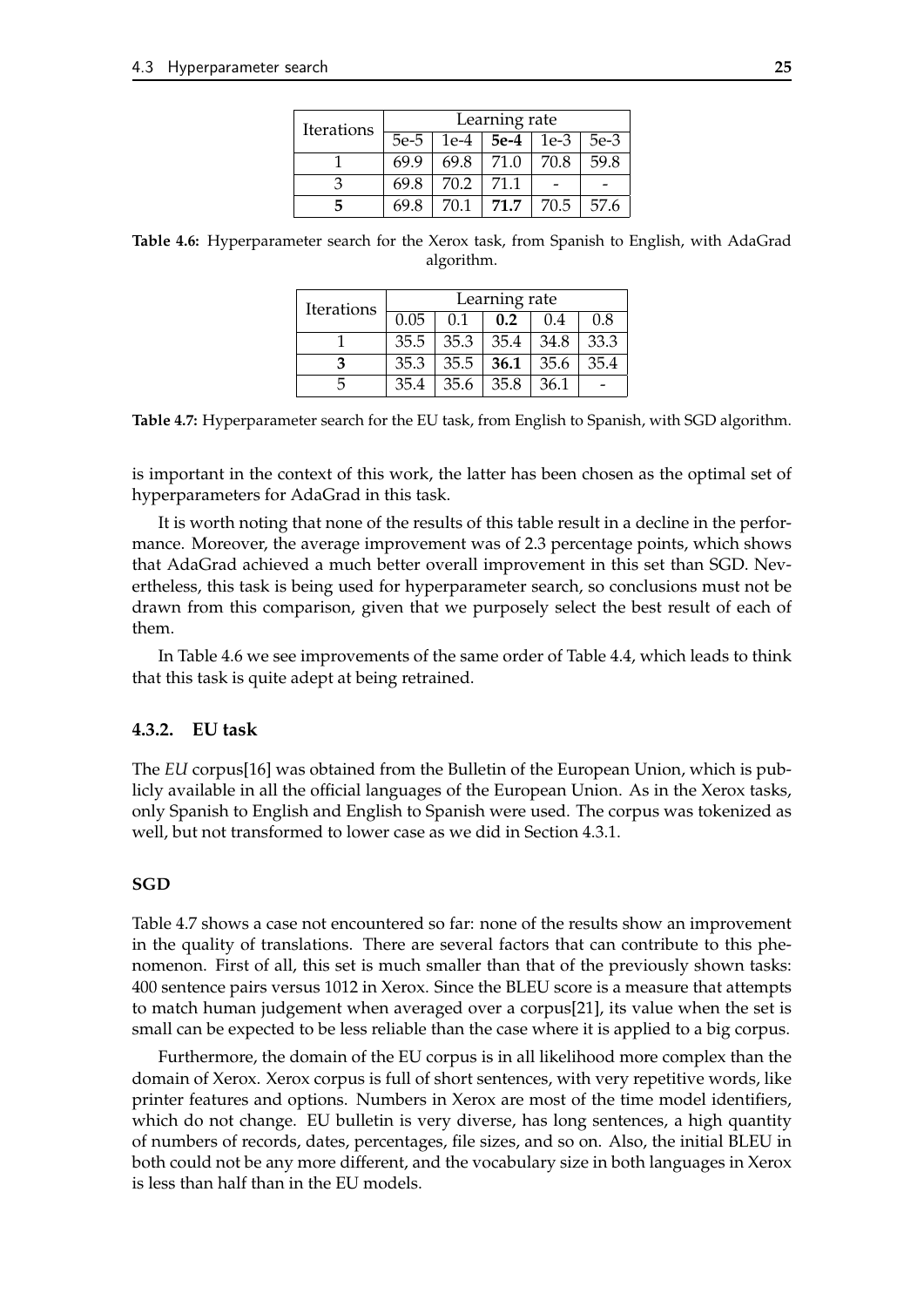| Iterations | Learning rate |      |      |      |      |  |
|------------|---------------|------|------|------|------|--|
|            | 0.05          | 0.1  | 0.2  | 0.4  | 0.8  |  |
|            | 35.1          | 35.1 | 35.1 | 35.3 | 34.4 |  |
|            | 35.0          | 34.8 | 35.2 | 36.0 | 35.5 |  |
|            | 35.1          | 35.7 | 35.8 | 35.8 | 34.8 |  |

<span id="page-33-1"></span><span id="page-33-0"></span>**Table 4.8:** Hyperparameter search for the EU task, from Spanish to English, with SGD algorithm.

| Iterations | Learning rate |        |        |        |
|------------|---------------|--------|--------|--------|
|            | $5e-5$        | $1e-4$ | $5e-4$ | $1e-3$ |
|            | 35.9          | 35.4   | 35.7   | 35.0   |
| 3          | 36.1          | 35.7   | 36.1   | 35.5   |
|            | 35.8          | 36.2   | 35.7   | 33.7   |

**Table 4.9:** Hyperparameter search for the EU task, from English to Spanish, with AdaGrad algorithm.

We can say without a shade of doubt that the Xerox translation models in this work are more effective than their EU counterparts. It remains a question whether this makes the task of retraining easier or harder, or whether it is inmaterial to it. Further research would be necessary to answer it.

Finally, given the assumptions of correlation between model and algorithm performances in different tasks that were issued in the introduction of this work, we must assume too that the experiment with the *test set* that involves this particular configuration will deteriorate the model performance, but not as much as with the other parameters that were tried.

A small improvement can be observed in some of the entries of Table [4.8.](#page-33-0) Even those setups that resulted in a decline in quality of translations did so only by a very small amount. This could be attributed to the small size of the development set, in comparison to the other corpus.

#### **AdaGrad**

The results in Table [4.9](#page-33-1) appear to be very similar to those in Table [4.7:](#page-32-2) no improvement in any case. This can likely be attributed to the same hypothetical reasons that were given for the results in Table [4.7.](#page-32-2) The best result of the table was chosen for furhter experimentation.

<span id="page-33-2"></span>Table [4.10](#page-33-2) shows slightly more promising results than Table [4.8,](#page-33-0) even though slightly fewer cases were attempted.

| Iterations | Learning rate |        |        |        |
|------------|---------------|--------|--------|--------|
|            | $5e-5$        | $1e-4$ | $5e-4$ | $1e-3$ |
|            | 35.3          | 35.7   | 35.8   | 35.0   |
| ′- م       | 35.5          | 36.1   | 35.4   | 35.5   |
|            | 35.7          | 35.9   | 36.3   | 35.8   |

**Table 4.10:** Hyperparameter search for the EU task, from Spanish to English, with AdaGrad algorithm.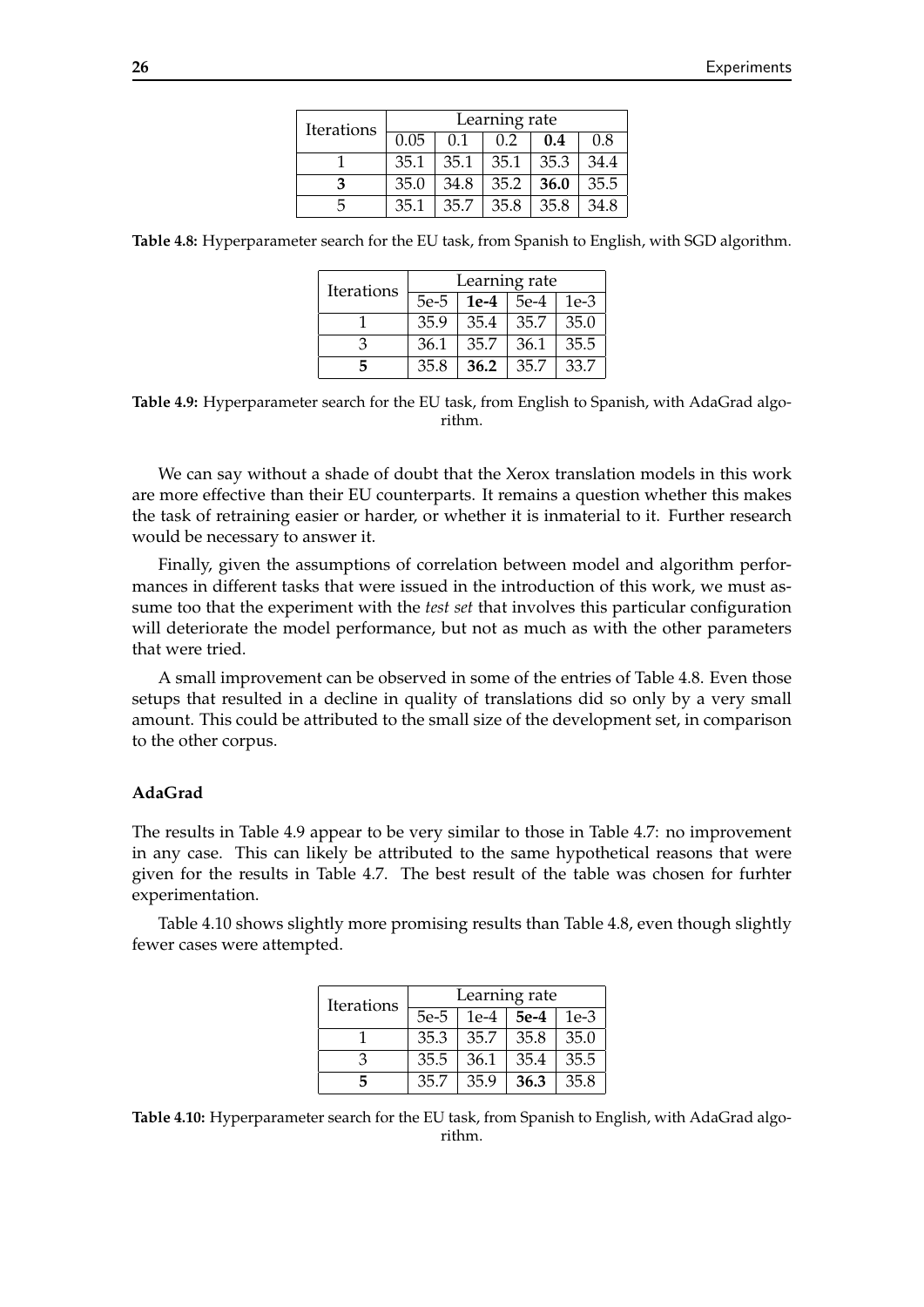| Task        | BL EU   |      |         |  |
|-------------|---------|------|---------|--|
|             | Initial | SGD  | AdaGrad |  |
| Xerox En-Es | 55.2    | 55.9 | 57.1    |  |
| Xerox Es-En | 46.1    | 51.7 | 50.4    |  |
| EU En-Es    | 36.8    | 36.4 | 36.4    |  |
| EU Es-En    | 35.7    | 34.8 | 36.0    |  |

<span id="page-34-2"></span><span id="page-34-1"></span>**Table 4.11:** BLEU score obtained in the experiments on the *test set* of each task, both without retraining and by retraining with each algorithm using the hyperparameters selected in Section [4.3.](#page-30-0)



**ISGD II** AdaGrad

**Figure 4.1:** Differences in BLEU obtained in the test set of each task by retraining with each algorithm, using the hyperparameters selected in Section [4.3.](#page-30-0) The values used can be found in Table [4.11.](#page-34-2)

#### <span id="page-34-0"></span>4.4 Test set experiments

From the data in Table [4.11](#page-34-2) we see that AdaGrad outperforms SGD in two of our four cases, and matches it in another one. The data, however, is insufficient to draw conclusions about AdaGrad being in general better for this scenario. SGD outperformed AdaGrad in Xerox Spanish-English by a relatively large margin, in comparison with the other results. The improvement achieved by each algorithm on each model is plotted in Figure [4.1.](#page-34-1)

Both algorithms showed considerably better results in the Xerox tasks than in the EU ones, which could be attributed to, among other things, the task complexity and/or the already-existing model performance. The models that obtained a high BLEU initially improved their results, they probably took profit of the data and enhanced their parameters as to better fit the translation task. The models that obtained a relatively low BLEU in the initial measurement may have not been able to assimilate the new data and may have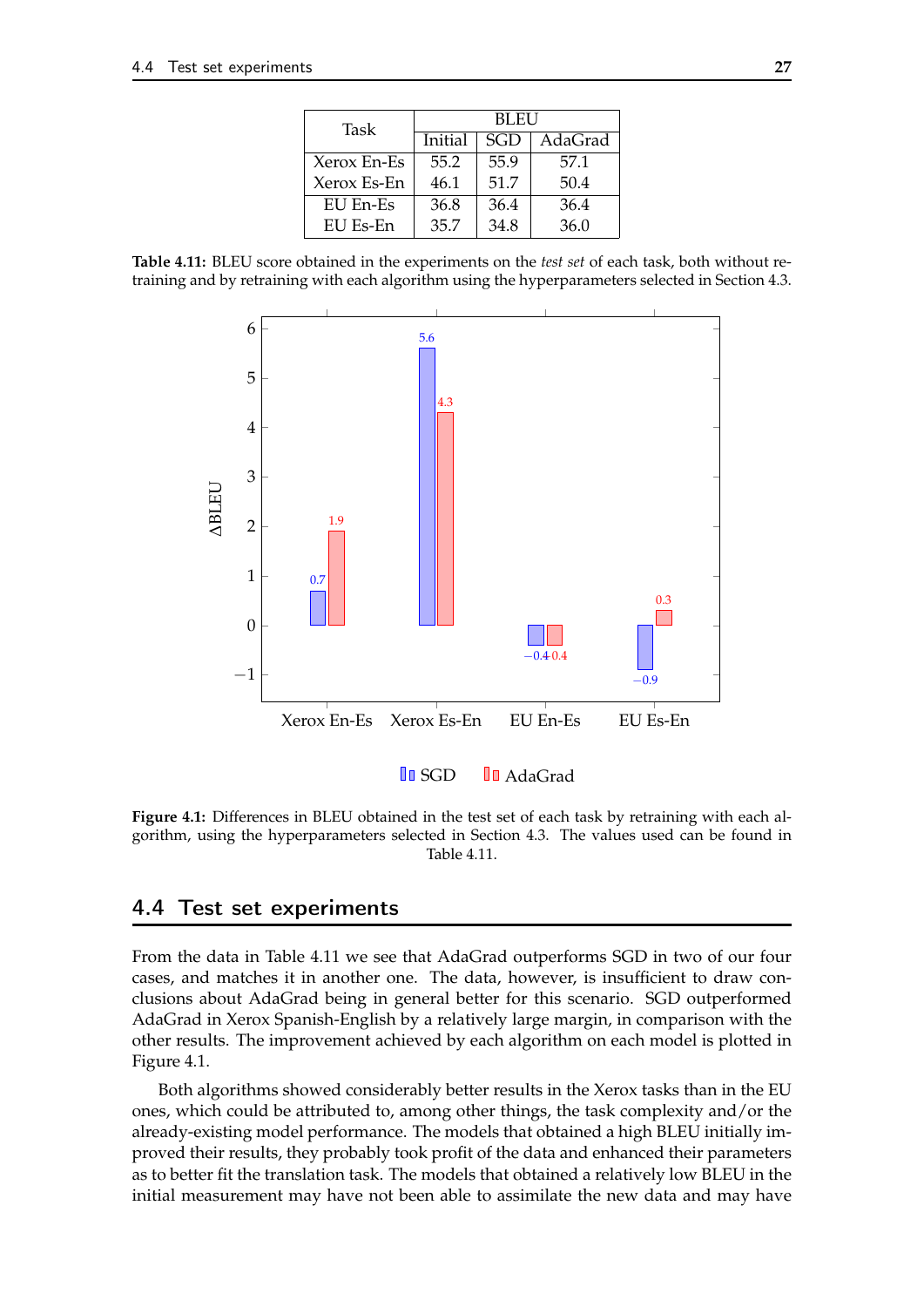<span id="page-35-0"></span>

**Figure 4.2:** Execution time of experimens in the test sets.

been negatively affected by the parameter updates (as they may have in the experiments with the *development set*), but even then, the quality of the hypotheses was not much worse off, and AdaGrad algorithm could achieve an improvement in the EU Es-En task

The decline in performance observed by retraining in both EU tasks in previous experiments is consistent with these results. The Xerox English-Spanish translation task has produced much different results than prior experiments, obtaining much lower improvements, while Xerox Spanish-English has maintained a high degree of improvement with both algorithms.

In Figure [4.2](#page-35-0) we can observe the different execution times of each algorithm, averaged over the number of sentence pairs of the relevant set. We can observe that the execution time for EU tasks was much longer than for Xerox tasks, likely due to their longer sentences and higher vocabulary size (which makes their models even larger).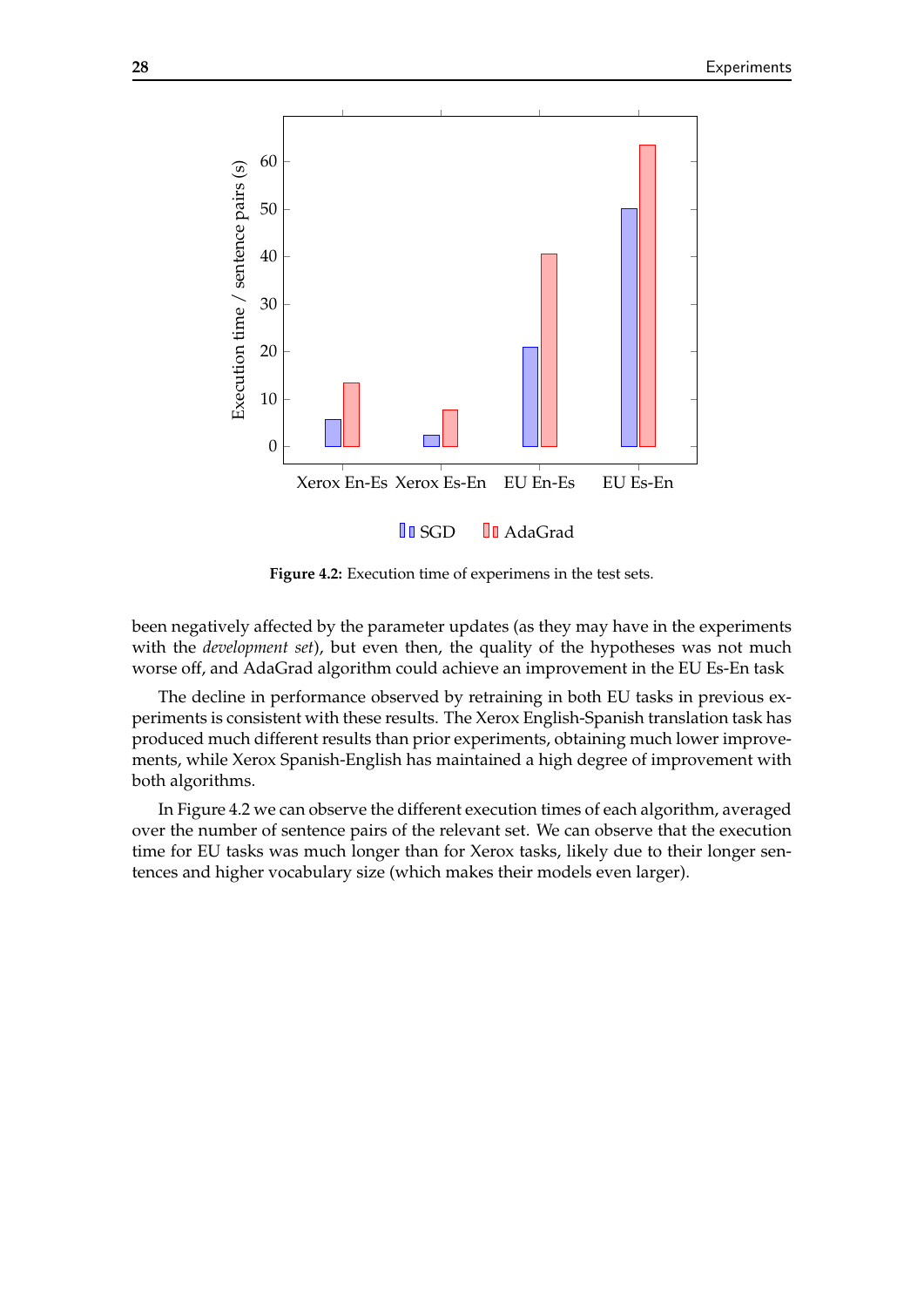# <span id="page-36-0"></span>CHAPTER 5 Conclusions and future work

We have developed a full-fledged experimentation environment for online adaptation of neural translators, able to perform automated batches of experiments with proper handling and storing of the results. We have selected and processed data for experiments, and performed several of them with different sets of hyperparameters, and have found the ones among them that work best for each combination of task and algorithm. With a different set but for the same task, we have performed experiments with both algorithms configured to their empirically-found best capacities and have obtained a comparison of how the algorithms can improve or worsen the quality of neural translators.

We have obtained an iterative approximation of the Passive-Aggressive family of online learning algorithms, produced an implementation for our experimentation framework and observed the lack of promising results. Due to this, no further experimentation was carried out with those algorithms.

In three out of four translation tasks, we observed a slight correlation between the results in the *development set* and the results in the *test set*. AdaGrad algorithm resulted more promising than SGD, but the latter outperformed the former in one task. All things considered, we cannot state that AdaGrad would be the best choice for every task, but *a priori* it is a better candidate.

Several questions remain unanswered, such as to why is there such disparity in the results between *development set* and *test set* in the Xerox English-Spanish task, or why the EU tasks put up such a challenge against both algorithms. Further research is required to answer those questions.

More experiments, involving more datasets and more language pairs are required, since neural translators are usually trained and used for single language pairs, and the results observed using one of them may not correspond at all with results obtained from a different one. In this work we have used two corpora and one language-pair (in both directions), and even then we have found significant differences between tasks (especially between both directions of the Xerox English to/from Spanish tasks).

The size of the EU *development set*, especially when compared to that of the Xerox corpus, raises the question of whether the hyperparameter search for the EU tasks may have been compromised, or at the least whether the size of this set has handicapped the hyperparameter search for those models. More similar pairs of sets could be used to help dispel this doubt.

Finally, the approximation of Passive-Aggressive algorithms must be revised in search of alternative methods to fixed point iterators, to eventually test them against the challenges presented in this work, and compare them to the other two algorithms we have used.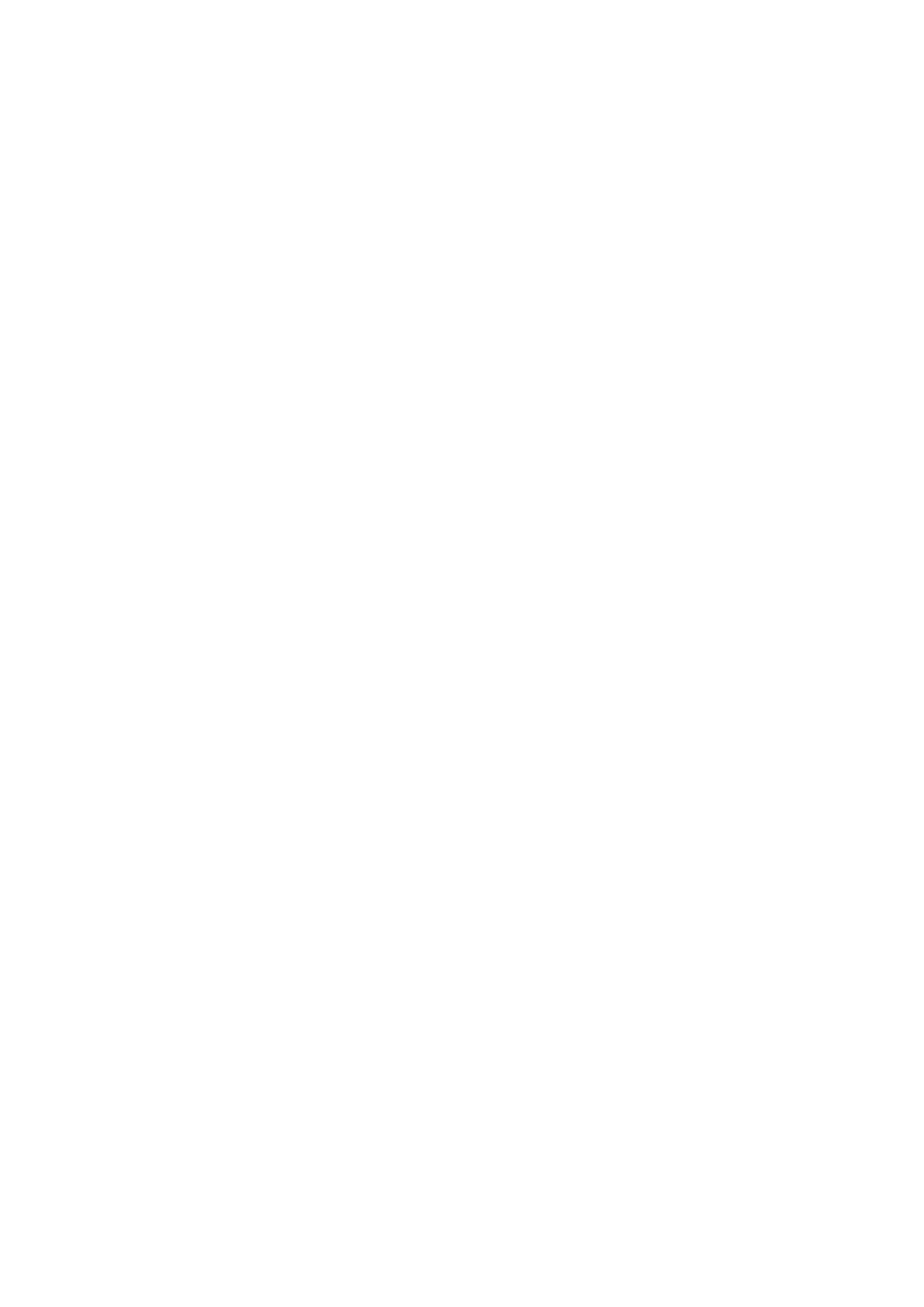# Acronyms

### <span id="page-38-1"></span><span id="page-38-0"></span>A. Acronyms

<span id="page-38-14"></span><span id="page-38-13"></span><span id="page-38-12"></span><span id="page-38-11"></span><span id="page-38-10"></span><span id="page-38-9"></span><span id="page-38-8"></span><span id="page-38-7"></span><span id="page-38-6"></span><span id="page-38-5"></span><span id="page-38-4"></span><span id="page-38-3"></span><span id="page-38-2"></span>

| BLEU BiLingual Evaluation Understudy        |
|---------------------------------------------|
| BRNN Bidirectional Recurrent Neural Network |
| CBS Corpus-Based System                     |
| GRU Gated Recurrent Unit                    |
| LSTM Long Short Term Memory                 |
| MLP Multilayer Perceptron                   |
| MT Machine Translation                      |
| NLP Natural Language Processing             |
| NMT Neural Machine Translation              |
| RBS Rule-Based System                       |
| RNN Recurrent Neural Network                |
| SGD Stochastic Gradient Descent             |
| SMT Statistical Machine Translation         |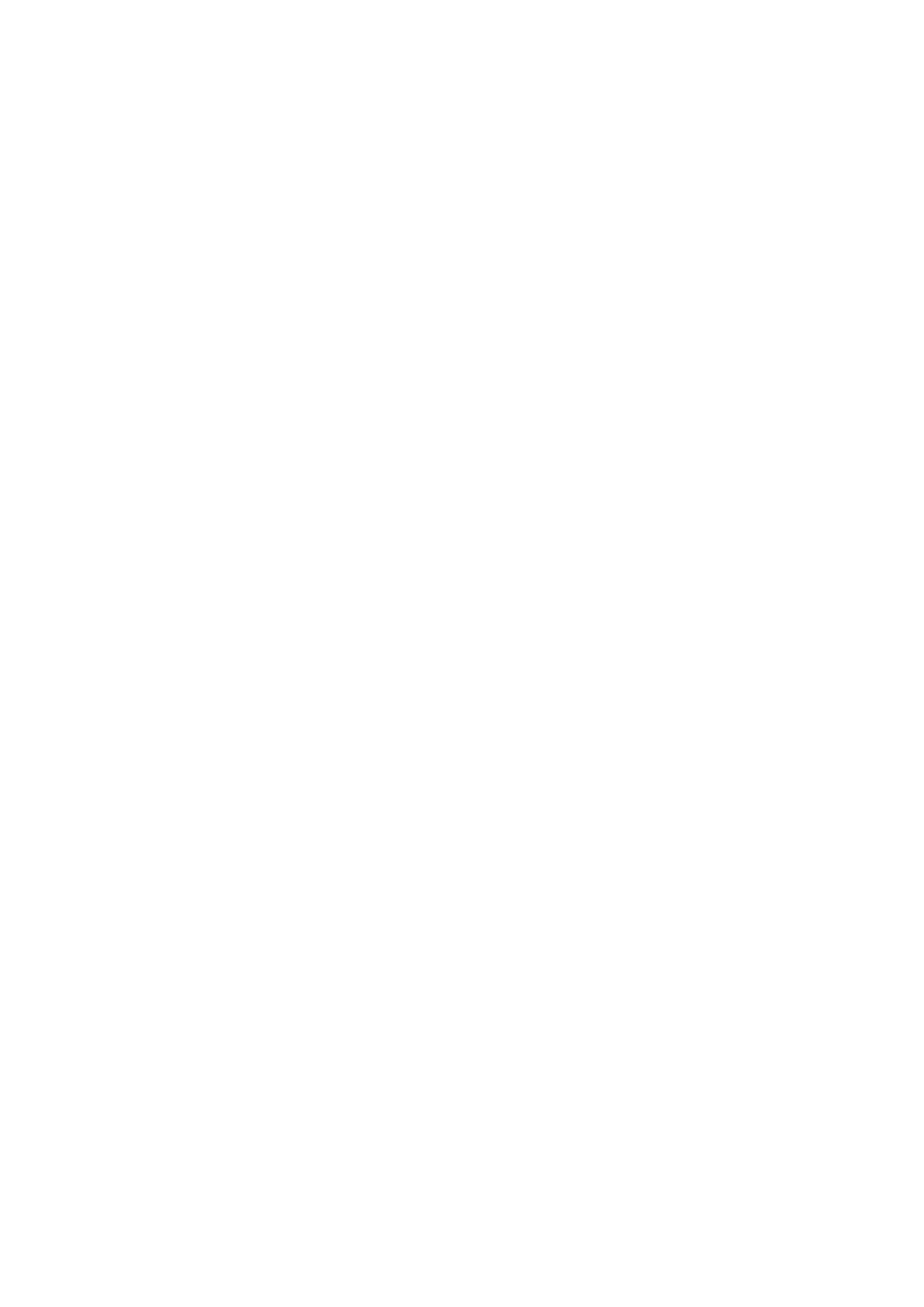# Bibliography

- <span id="page-40-12"></span><span id="page-40-0"></span>[1] Dzmitry Bahdanau, Kyunghyun Cho, and Yoshua Bengio. Neural machine translation by jointly learning to align and translate. *arXiv preprint arXiv:1409.0473*, 2014.
- <span id="page-40-11"></span>[2] Frédéric Bastien, Pascal Lamblin, Razvan Pascanu, James Bergstra, Ian Goodfellow, Arnaud Bergeron, Nicolas Bouchard, David Warde-Farley, and Yoshua Bengio. Theano: new features and speed improvements. *arXiv preprint arXiv:1211.5590*, 2012.
- <span id="page-40-4"></span>[3] Jerome R Bellegarda. A latent semantic analysis framework for large-span language modeling. In *EUROSPEECH*, 1997.
- <span id="page-40-5"></span>[4] Yoshua Bengio, Réjean Ducharme, Pascal Vincent, and Christian Janvin. A neural probabilistic language model. *J. Mach. Learn. Res.*, 3:1137–1155, March 2003.
- <span id="page-40-6"></span>[5] Yoshua Bengio, Patrice Simard, and Paolo Frasconi. Learning long-term dependencies with gradient descent is difficult. *Neural Networks, IEEE Transactions on*, 5(2):157– 166, 1994.
- <span id="page-40-3"></span>[6] M Asunción Castano, Francisco Casacuberta, and Enrique Vidal. Machine translation using neural networks and finite-state models. *Theoretical and Methodological Issues in Machine Translation (TMI)*, pages 160–167, 1997.
- <span id="page-40-7"></span>[7] Kyunghyun Cho, Bart Van Merriënboer, Caglar Gulcehre, Dzmitry Bahdanau, Fethi Bougares, Holger Schwenk, and Yoshua Bengio. Learning phrase representations using rnn encoder-decoder for statistical machine translation. *arXiv preprint arXiv:1406.1078*, 2014.
- <span id="page-40-10"></span>[8] Koby Crammer, Ofer Dekel, Joseph Keshet, Shai Shalev-Shwartz, and Yoram Singer. Online passive-aggressive algorithms. *J. Mach. Learn. Res.*, 7:551–585, December 2006.
- <span id="page-40-2"></span>[9] Jacob Devlin, Rabih Zbib, Zhongqiang Huang, Thomas Lamar, Richard M Schwartz, and John Makhoul. Fast and robust neural network joint models for statistical machine translation. In *ACL (1)*, pages 1370–1380. Citeseer, 2014.
- <span id="page-40-1"></span>[10] Bonnie J Dorr, Pamela W Jordan, and John W Benoit. A survey of current paradigms in machine translation. *Advances in computers*, 49:1–68, 1999.
- <span id="page-40-9"></span>[11] John Duchi, Elad Hazan, and Yoram Singer. Adaptive subgradient methods for online learning and stochastic optimization. *The Journal of Machine Learning Research*, 12:2121–2159, 2011.
- <span id="page-40-8"></span>[12] Ian J Goodfellow, David Warde-Farley, Mehdi Mirza, Aaron Courville, and Yoshua Bengio. Maxout networks. *arXiv preprint arXiv:1302.4389*, 2013.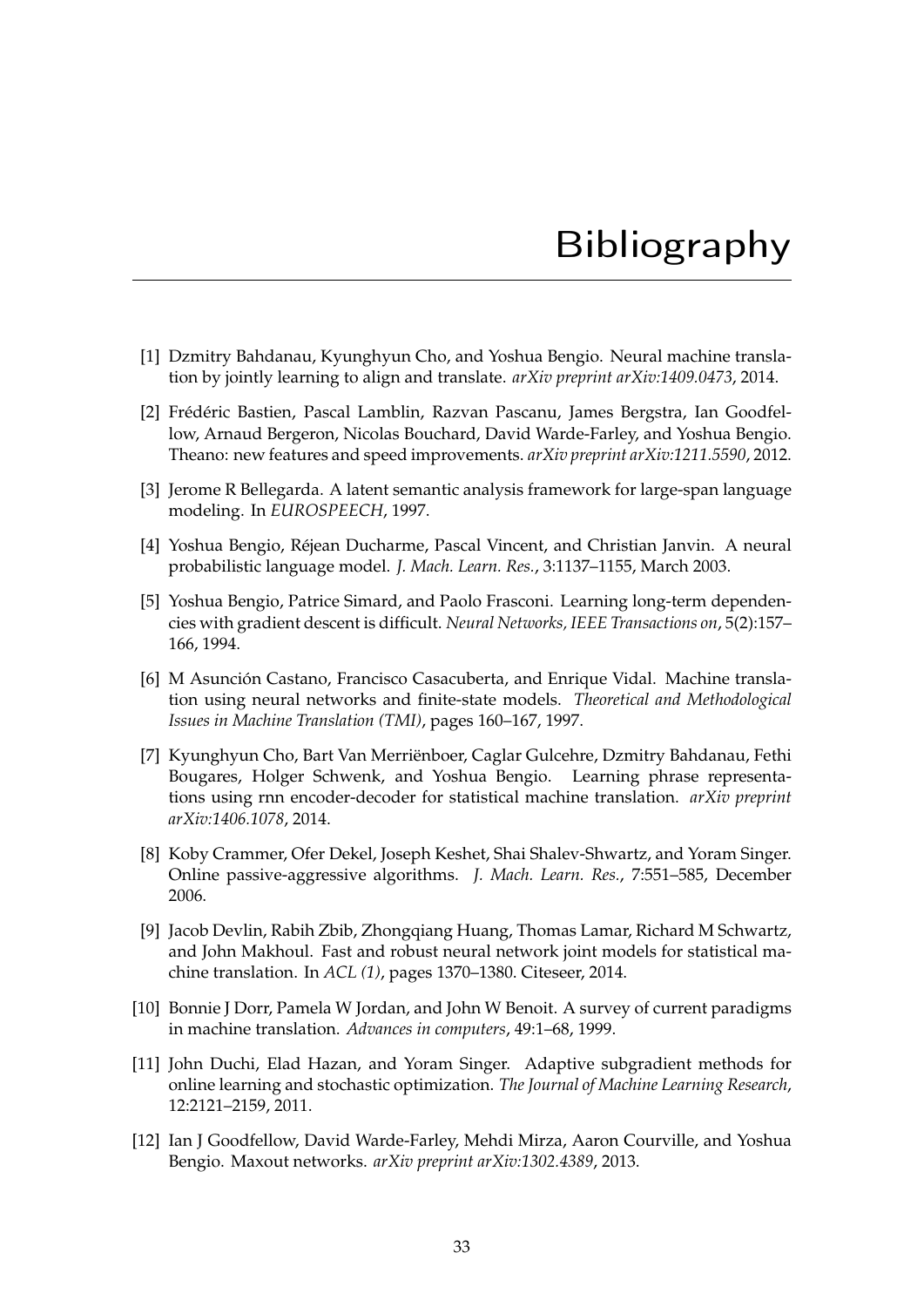- <span id="page-41-9"></span>[13] Spence Green, Sida I Wang, Daniel M Cer, and Christopher D Manning. Fast and adaptive online training of feature-rich translation models. In *ACL (1)*, pages 311– 321, 2013.
- <span id="page-41-4"></span>[14] Sepp Hochreiter and Jürgen Schmidhuber. Long short-term memory. *Neural computation*, 9(8):1735–1780, 1997.
- <span id="page-41-0"></span>[15] John Hutchins. Machine translation: A concise history. *Computer aided translation: Theory and practice*, 2007.
- <span id="page-41-13"></span>[16] S Khadivi and C Goutte. Tools for corpus alignment and evaluation of the alignments (deliverable d4. 9). Technical report, Technical report, TransType2 (IST-2001- 32091), 2003.
- <span id="page-41-1"></span>[17] Philipp Koehn, Franz Josef Och, and Daniel Marcu. Statistical phrase-based translation. In *Proceedings of the 2003 Conference of the North American Chapter of the Association for Computational Linguistics on Human Language Technology - Volume 1*, NAACL '03, pages 48–54, Stroudsburg, PA, USA, 2003. Association for Computational Linguistics.
- <span id="page-41-3"></span>[18] Tomas Mikolov, Kai Chen, Greg Corrado, and Jeffrey Dean. Efficient estimation of word representations in vector space. *arXiv preprint arXiv:1301.3781*, 2013.
- <span id="page-41-7"></span>[19] Kevin P Murphy. *Machine learning: a probabilistic perspective*. MIT press, 2012.
- <span id="page-41-2"></span>[20] Franz Josef Och and Hermann Ney. Discriminative training and maximum entropy models for statistical machine translation. In *Proceedings of the 40th Annual Meeting on Association for Computational Linguistics*, ACL '02, pages 295–302, Stroudsburg, PA, USA, 2002. Association for Computational Linguistics.
- <span id="page-41-11"></span>[21] Kishore Papineni, Salim Roukos, Todd Ward, and Wei-Jing Zhu. Bleu: a method for automatic evaluation of machine translation. In *Proceedings of the 40th annual meeting on association for computational linguistics*, pages 311–318. Association for Computational Linguistics, 2002.
- <span id="page-41-8"></span>[22] Herbert Robbins and Sutton Monro. A stochastic approximation method. *Ann. Math. Statist.*, 22(3):400–407, 09 1951.
- <span id="page-41-12"></span>[23] SA SchlumbergerSema. Intituto tecnológico de informática, rheinisch westfälische technische hochschule aachen lehrstul für informatik vi, recherche appliquée en linguistique informatique laboratory university of montreal, celer soluciones, société gamma, and xerox research centre europe. 2001. *TT2. TransType2-computer assisted translation. Project technical annex*.
- <span id="page-41-6"></span>[24] Mike Schuster and Kuldip K Paliwal. Bidirectional recurrent neural networks. *Signal Processing, IEEE Transactions on*, 45(11):2673–2681, 1997.
- <span id="page-41-5"></span>[25] Ilya Sutskever, Oriol Vinyals, and Quoc V Le. Sequence to sequence learning with neural networks. In *Advances in neural information processing systems*, pages 3104– 3112, 2014.
- <span id="page-41-10"></span>[26] The Theano Development Team, Rami Al-Rfou, Guillaume Alain, Amjad Almahairi, Christof Angermueller, Dzmitry Bahdanau, Nicolas Ballas, Frédéric Bastien, Justin Bayer, Anatoly Belikov, et al. Theano: A python framework for fast computation of mathematical expressions. *arXiv preprint arXiv:1605.02688*, 2016.